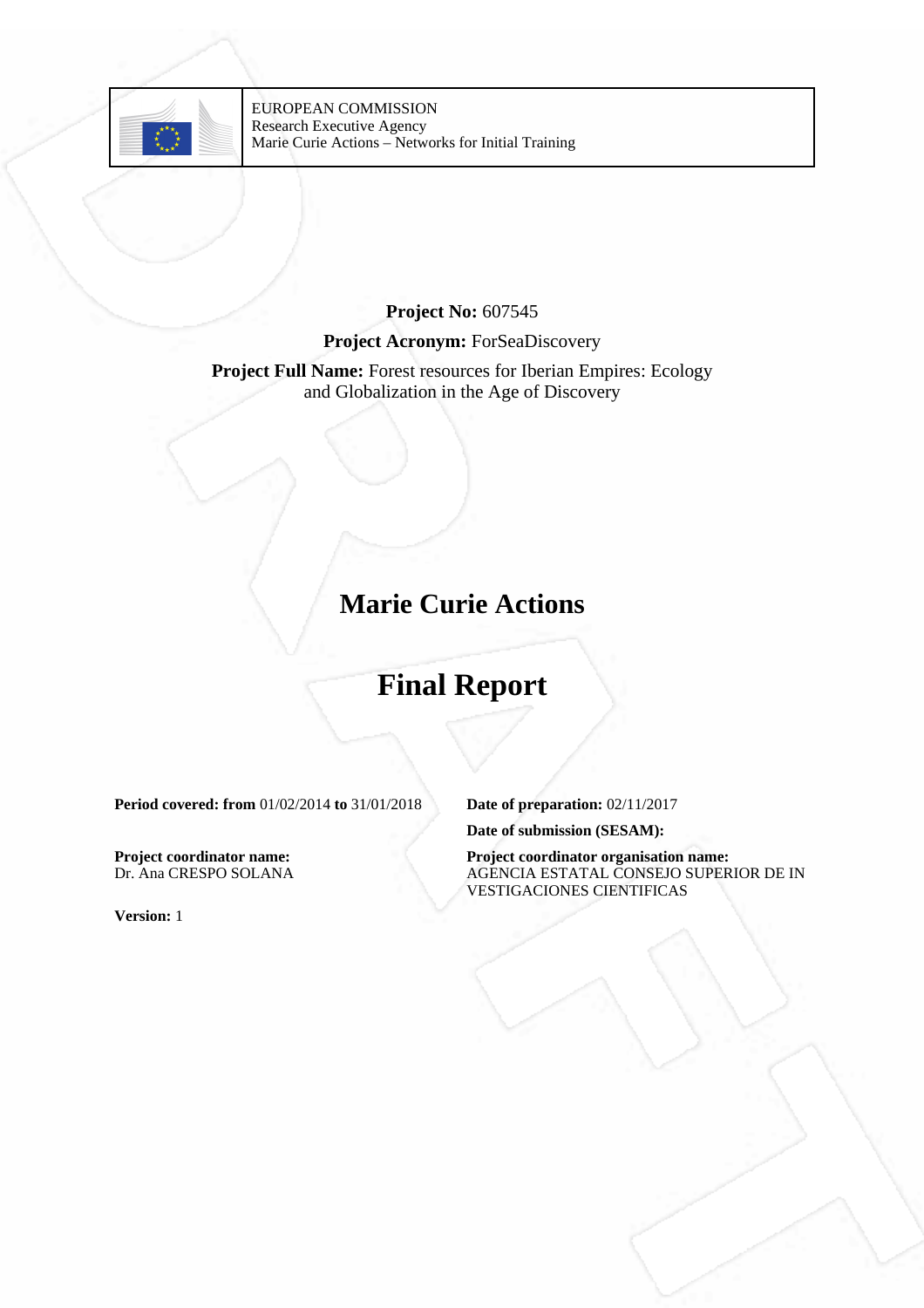## Final Report

## **PROJECT FINAL REPORT**

| <b>Grant Agreement number:</b>          | 607545                                                                                     |
|-----------------------------------------|--------------------------------------------------------------------------------------------|
| <b>Project acronym:</b>                 | ForSeaDiscovery                                                                            |
| Project title:                          | Forest resources for Iberian Empires: Ecology and<br>Globalization in the Age of Discovery |
| <b>Funding Scheme:</b>                  | FP7-MC-ITN                                                                                 |
| Period covered - start date:            | 01/02/2014                                                                                 |
| Period covered - end date:              | 31/01/2018                                                                                 |
| <b>Project co-ordinator:</b>            |                                                                                            |
| <b>Organisation PIC:</b>                | 999991722                                                                                  |
| <b>Organisation legal name:</b>         | <b>AGENCIA ESTATAL CONSEJO SUPERIOR</b><br>DE INVESTIGACIONES CIENTIFICAS                  |
| Person in charge of scientific aspects: |                                                                                            |
| <b>Title:</b>                           | Dr.                                                                                        |
| <b>First name:</b>                      | Ana                                                                                        |
| Name:                                   | <b>CRESPO SOLANA</b>                                                                       |
| Tel:                                    | $+34916022329$                                                                             |
| <b>Fax:</b>                             |                                                                                            |
| E-mail:                                 | programas.europeos@csic.es                                                                 |
| <b>Project website address:</b>         | www.forseadiscovery.eu                                                                     |
|                                         |                                                                                            |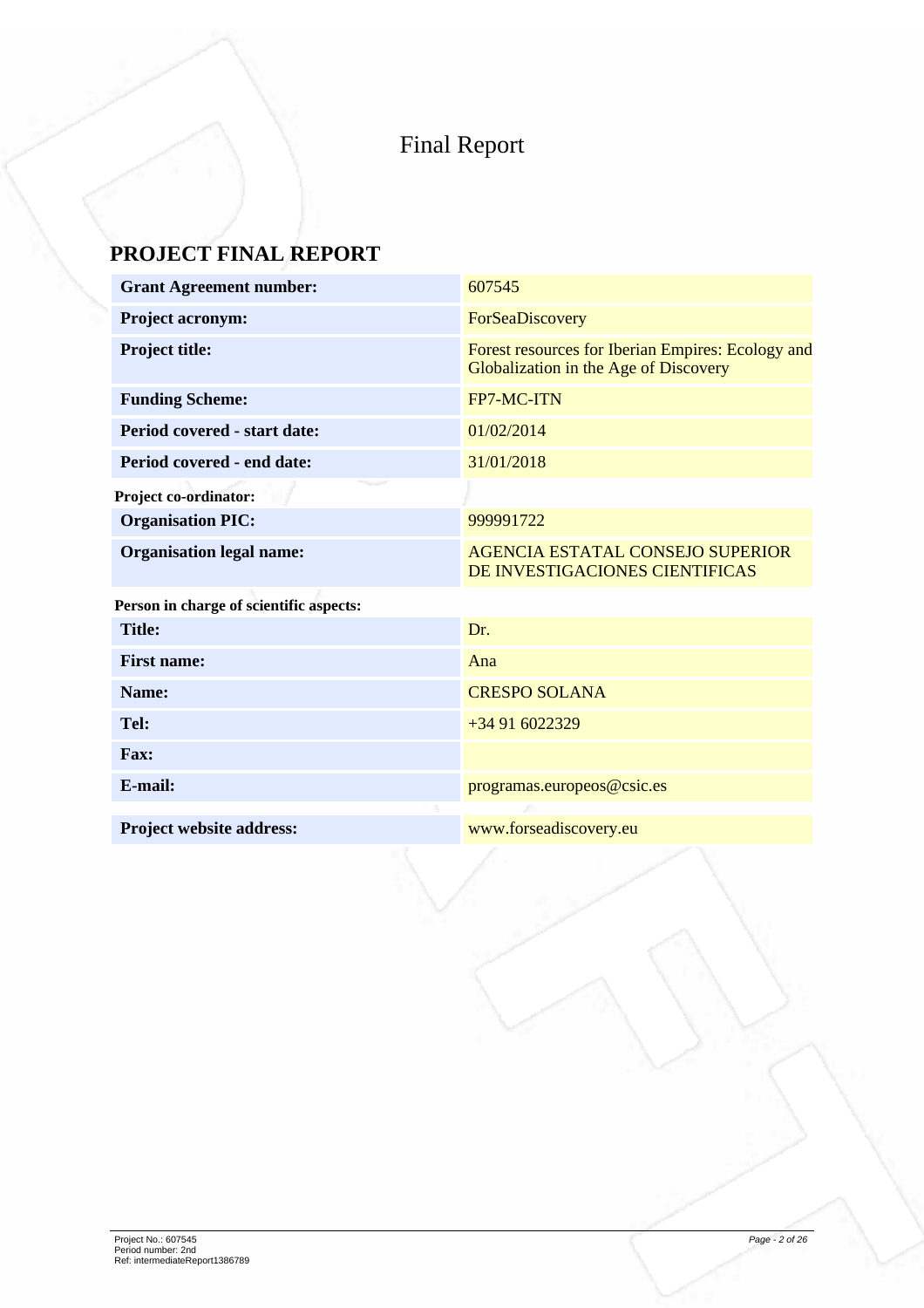### **1. FINAL PUBLISHABLE SUMMARY REPORT**

#### **Comments:**

In the Early Modern Age (16th-18th centuries) the construction of ocean-going ships was paramount to the development of cultural encounters in what became known as the Age of Discovery. In the case of the Iberian Empires, the establishment of new trade routes brought the need for armed mer chantmen, galleons and smaller vessels, placing unprecedented demands on Iberian forests for the supply of construction timber. Forestry and sea power became inextricably linked, creating new geo political tensions, alliances and forest regulations. The main objective of this project is to increase the research background and experience of the research fellows through a combination of dedicated train ing in both transferable and research specific skills, and their participation in a truly multidisciplinary research project which combines historical, archaeological and dendrochronological methodologies in the study of the exploitation of Iberian and other European forest resources for shipbuilding during the Age of Discovery. During the project, research actions have focused on addressing specific sci entific and technological objectives according to the three closely interdisciplinary work packages: Archival research has been conducted in Spanish, Dutch and Portuguese archives in order to set and analysis patterns of demand for timber (particularly oak and pine) for Iberian shipbuilding are also being identified through examination and analysis of shipbuilding contracts ('asientos'), merchant networks, treatises and standards (e.g. 'ordenanzas'). A multi-lingual thesaurus of Iberian shipbuild ing terms, focused on ship timbers, has been developed and continues to be expanded as the termino logy of different authorities are added. A relational database and Geographic Information System (GIS) has been designed to manage the diverse datasets being collected and synthesized including the journeys of ships and fleets which sailed from Spain and Portugal to the Americas and Asia; ship wrecks which have been identified as archaeological sites or in archival sources; architectural fea tures of such shipwrecks; samples of timber coming from different sources (shipwrecks, historical buildings, and wood from living trees); and results of different types of analysis (dendro-analysis, isotope analysis, DNA analysis, etc.).

An archaeological diving team has been developed through a combination of assessment of fellows' diving qualification and competence, a period of intensive diver training leading to qualification (UK) HSE SCUBA) as scientific divers, and a sustained campaign of archaeological diving and sampling of historic shipwrecks. Nautical diving campaigns have been undertaken in Spain. Portugal and United Kingdom on Iberian historic shipwrecks. Samples taken from these sites were passed to wood science fellows for dendrochronological analysis, and to provide those researchers developing new analytical approaches with control samples from shipwrecks with known origins (Bayonaisse, Mag dalena). A team, working in collaboration with local archaeologists, undertook a detailed study of an early collection of ship's timbers in Esposende, Northern Portugal. This sub-project provided an op portunity to develop innovative 3D digital approaches to recording and analysis, allowed targeted sampling for wood science, and, through running of an open summer school, access to this innovat ive work for other researchers and interested local volunteers. In the United Kingdom, timber samples were recovered from the Yarmouth Roads protected wreck, a suspected late-16th century Spanish merchant vessel. There has been very positive engagement with external archaeological projects with ForSEA discovery divers recovering timber samples from the Delta III wreck (Cadiz), the suspected 16th century Highbourne Cay shipwreck (Bahamas), and the Emanuel Point wrecks (Florida, USA). Throughout these research actions, public and journalistic engagement has been ex cellent leading to numerous opportunities for outreach of project objectives and actions, and the wider aspirations of the Marie Curie program to a wide, non-academic audience.

The third main group of researchers, developing approaches to wood provenance, have been equally industrious carrying out sampling of living trees and historic buildings in targeted locations in the Iberian Peninsula where, historically, timbers were sourced for shipbuilding. Such sampling cam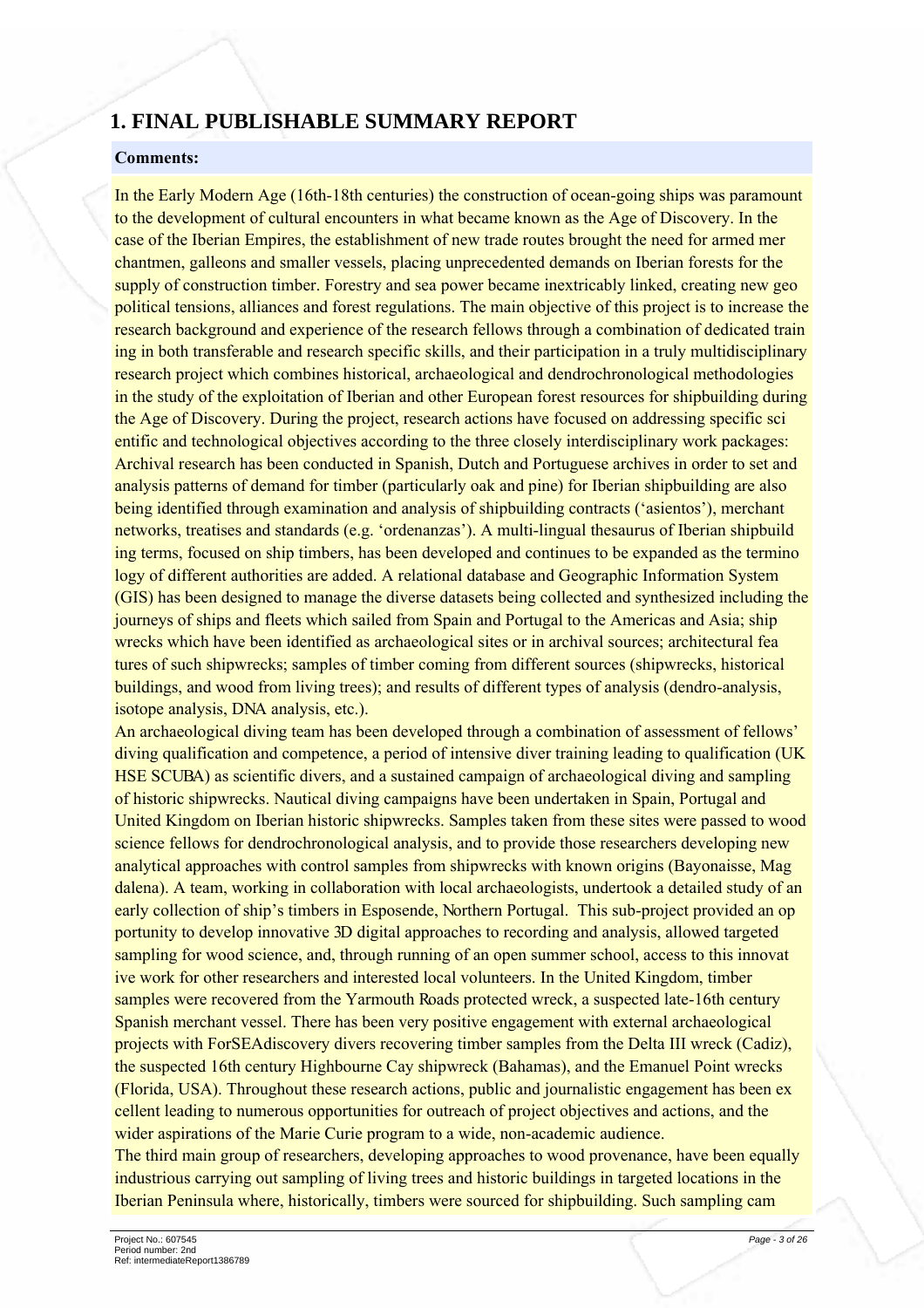paigns included black pine from central Spain and Andalusia; Scots pine from central Spain, and oaks from the Basque country. Eastern Cantabria, and Asturias. Core samples from these living trees were used to develop chronologies of ring-width and anatomical features with which to date material from Iberian shipwrecks. The chronologies produced were extended back in time through analysis of samples from historic buildings, reaching the beginning of the 14th century for the oaks in the North, and the 11th century for the pines. Studies on wood organic compounds using FT-IR and pyrolysis, Sr-isotopic and elementary composition of the wood and nearby soil and rocks, and DNA-analyses helped develop a set of techniques for improving wood provenancing. This historical material, to gether with that obtained in Southern Spain, and several samples from the first shipwrecks were the basis for the first methodological tests of the groups involved in organic and inorganic markers. The project so far has been characterised by the multi-disciplinary approach with researchers training in each other's core disciplines, as well as their own, and participating in each other's research ac tions. Collaboration and interaction within teams has been encouraged to foster the skills needed for successful research career development. The project is developing a relational database to hold di verse data on historical shipbuilding in the Iberian Peninsula which will become a major research and heritage management tool in the future. In parallel, guidance on protocols and best practice (in areas such as archaeological diving and sampling practices) and the development of wood provenancing methods will foster scientific approaches in the understanding and protection of underwater cultural heritage wherever Iberian shipwrecks survive. These developments will have impacts within govern ment policy, heritage practice (within both academic and commercial research environments), and more widely in terms of non-academic appreciation of the role of science in understanding our com mon maritime heritage.

#### Contact:

ITN Coordinator: Prof. Dr. Ana Crespo Solana. Instituto de Historia. Consejo Superior de Investiga ciones Científicas, Calle Albasanz, 26-28, Madrid, Spain.

Training Coordinator: Prof. Nigel Nayling, Faculty of Humanities and Performing Arts, University of Wales Trinity Saint David, Lampeter, Ceredigion SA48 7ED, Wales, United Kingdom,

Scientific Coordinator: Prof. Dr. Ignacio García-González, Universidad de Santiago de Compostela, Campus Terra, Departamento de Botánica, EPSE, 27002 Lugo, Spain.

http://forseadiscovery.eu/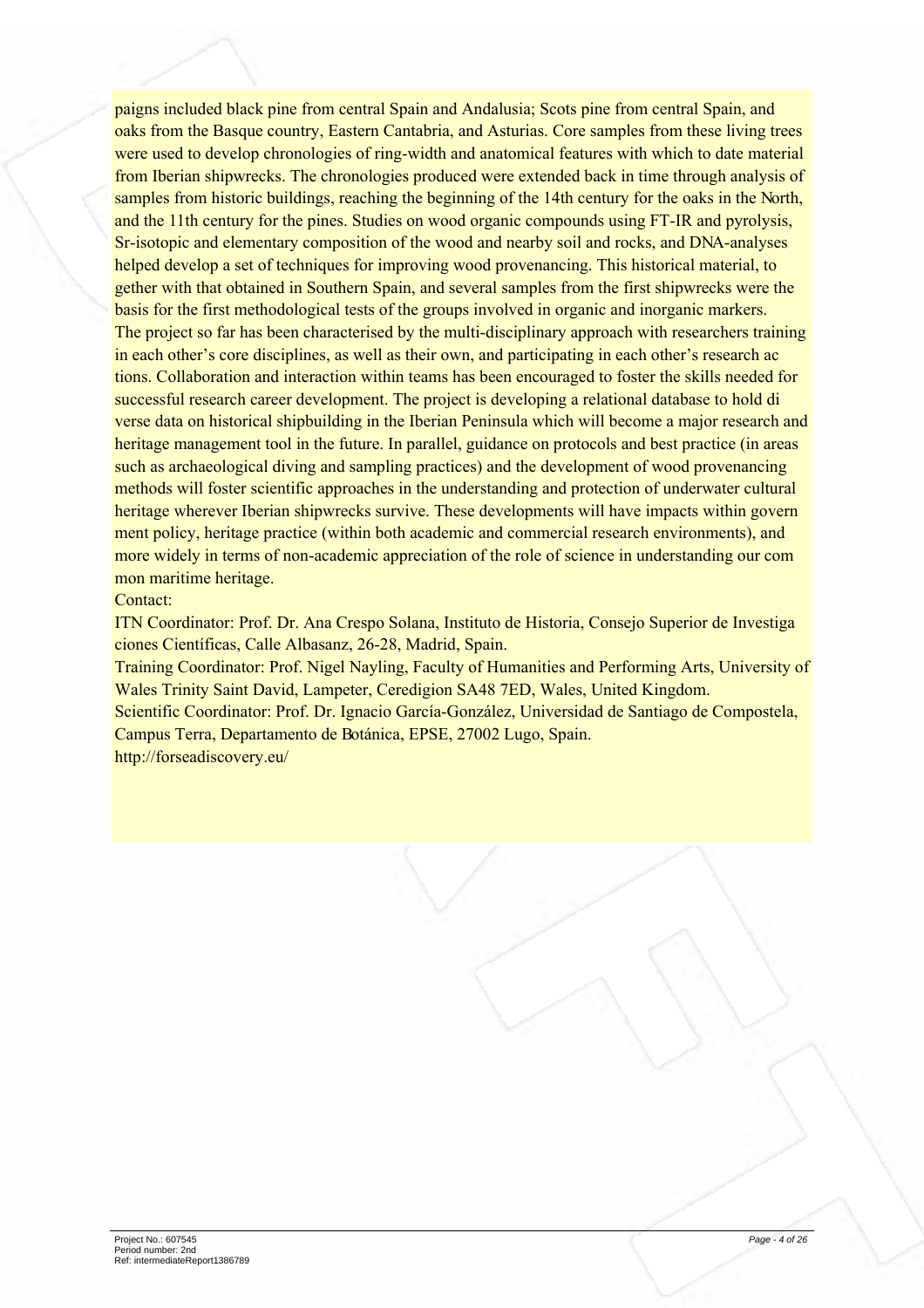## 2. USE AND DISSEMINATION OF FOREGROUND

### **Section A (public) – DISSEMINATION MEASURES**

### **Dissemination activities**

#### **Comments:**

An intensive program of academic interaction and dissemination has taken place during the For **SEAdiscovery project:** 

#### 1 OUTREACH

For SEA discovery acknowledges the importance of training ESRs and ERs in communication skills in order to disseminate research and results of publicly funded research to society. The consortium is ensuring that the results will be made known to non-specialist audiences by the participation of ESRs, ERs and PIs in audiovisual reports (news-items, short documentaries) organised by Associated Partner 14, Malcolm Dixelius (Dixit International) as the individual research projects progress. Addi tionally, the ESRs and ERs will be engaged in other outreach activities that promote the public en gagement of researchers with the broader public:

1. Dissemination of results to specialized audiences is being achieved through the attendance at estab lished international conferences for specific research topics (e.g. International Association of Eco nomic History, World History Association, IKUWA, ISBSA, EuroDendro, WorldDendro, etc). This gives the ESRs and ERs the chance to present their research, the ForSEA discovery project and them selves, enhancing the chances to expand and consolidate their network (see list of presentations and activities).

2. The development of a ForSEA discovery website (designed by Partner 1 and ER1) serves as the first platform to introduce the partners and their members to wider society. It also contains contact in formation, results and activities developed by the consortium. ESRs and ERs are responsible for up dating the information related to each individual research project and the supervisor monitors the content on a regular basis.

3. Science fairs and oral presentations at universities and secondary schools. ESR and ER have parti cipated in some presentation in local schools and at universities, targeting students in later stages of their education. This activity will help students in their decision-making process to choose a profes sional career.

4. Dissemination of results in the media: Throughout the research project activities, public and sci entific events have been the subject of repeated appearances in the local and international press, on radio and on television.

See: http://forseadiscovery.eu/news

http://forseadiscovery.cchs.csic.es/content/shipwrecks-around-finisterre-coru%C3%B1a ht

tp://www.abc.es/cultura/20150216/abci-forseadiscovery-globalizacion-estudia-desde-201502161006. html

5. Social networks (facebook: https://www.facebook.com/forseadiscovery)

Outreach and dissemination formed an integral part of the nautical archaeology research actions un dertaken by the network in 2015. During diving operations in Finisterre, Viveiro and Ribadeo, Galicia (June 2015), repeated engagement with local and national journalists led to articles appearing in local and national newspapers (and their associated web pages), and radio and television programs with a focus on science as well as regional news items.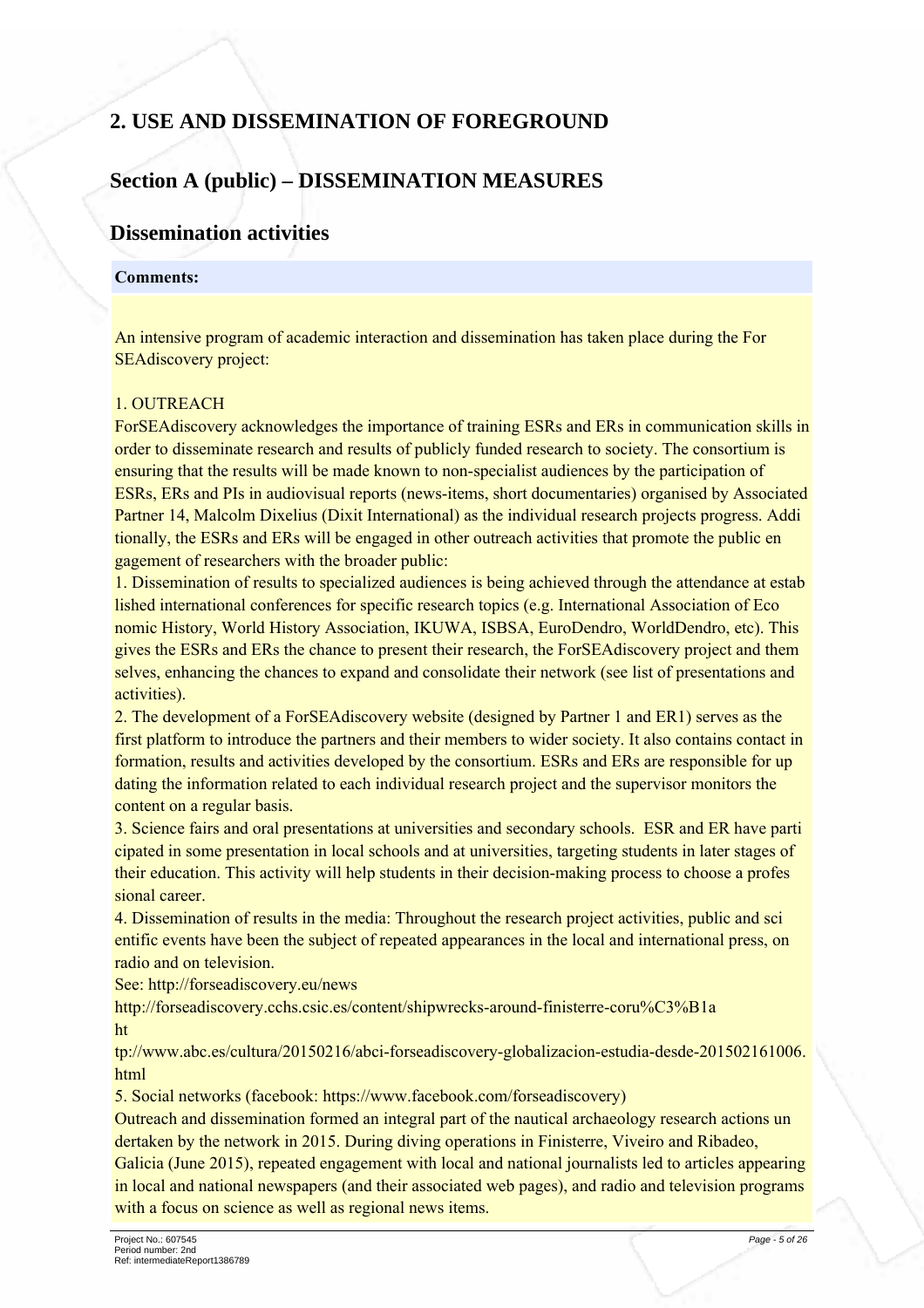#### See: http://forseadiscovery.cchs.csic.es/news

Collaboration with local dive clubs allowed sports divers to observe our work. Divers from the Span ish Armada also dived on our excavations, observing both the diving protocols and scientific proced ures employed. Work at the Spanish galleon in Ribadeo was carried out with the support of the local association which is fostering research and protection of this internationally important shipwreck. The association hosted a very well attended evening conference where the ForSEAdiscovery network coordinator and associate partner spoke, explaining the scientific objectives of the network's work. An international fieldschool ("Esposende acolhe Escola Internacional de Arqueologia Náutica e Subaquática ") was run during August 2015 at Esposende, Northern Portugal demonstrating innovat ive methods of ship timber recording and sampling. This collaboration with local archaeologists led to subsequent involvement in colloquia celebrating 30 years of archaeology in Esposende in Novem ber 2015.

Fellows have also developed two very interesting blogs:

https://forseadiscovery.wordpress.com/category/nautical-archaeology/

http://iberianautical.blogspot.com.es/

Videos on YouTube:

https://forseadiscovery.wordpress.com/wp2/nautical-archaeology-video-playlist/

Outreach and dissemination formed an integral part of the nautical archaeology research actions un dertaken by the network in 2015. During diving operations in Finisterre, Viveiro and Ribadeo, Galicia (June 2015), repeated engagement with local and national journalists led to articles appearing in local and national newspapers (and their associated web pages), and radio and television programs with a focus on science as well as regional news items. Collaboration with local dive clubs allowed sports divers to observe our work. Divers from the Spanish Armada also dived on our excavations, observing both the diving protocols and scientific procedures employed. Work at the Spanish galleon in Ribadeo was carried out with the support of the local association which is fostering research and protection of this internationally important shipwreck. The association hosted a very well attended evening conference where the ForSEA discovery network coordinator and associate partner spoke, ex plaining the scientific objectives of the network's work. An international fieldschool ("Esposende acolhe Escola Internacional de Arqueologia Náutica e Subaquática ") was run during August 2015 at Esposende, Northern Portugal demonstrating innovative methods of ship timber recording and sampling. This collaboration with local archaeologists led to subsequent involvement in a colloquia celebrating 30 years of archaeology in Esposende in November 2015.

Fellows have also developed two very interesting blogs:

https://forseadiscovery.wordpress.com/category/nautical-archaeology/

http://iberianautical.blogspot.com.es/

The ER2 fellow, Sara Richs is preparing: "In-situ Timber Sampling Protocols (With a focus on 'Iberian' shipwrecks)". Draft prepared, to be published in print and online.

Contribution from outside the network: members of ForSEAdiscovery Consortium also have their own networks, which include contacts with the public sector and with private companies. Some members of the network have visited and organized a meeting in the Centro de Arqueología Subacuática de la Junta de Andalucía (CAS□IAPS) (Cádiz, 5□7 February 2015). The dendrochrono logical team also works in collaboration with the Department of Agroforestry Sciences at the Uni versity of Huelva, who participated in the sampling campaigns in Southern Spain.

#### 2. DISSEMINATION:

Attendance and participation to International Conferences, Seminars and Workshop:

1. EURODENDRO 2014, Lugo (Spain),  $8\Box 12$  September, 2014. This is the first time this interna tional conference on dendrochronology has been held in the Iberian Peninsula, and provided an op portunity to inform delegates of the ForSEA discovery project's objectives. Numerous partners and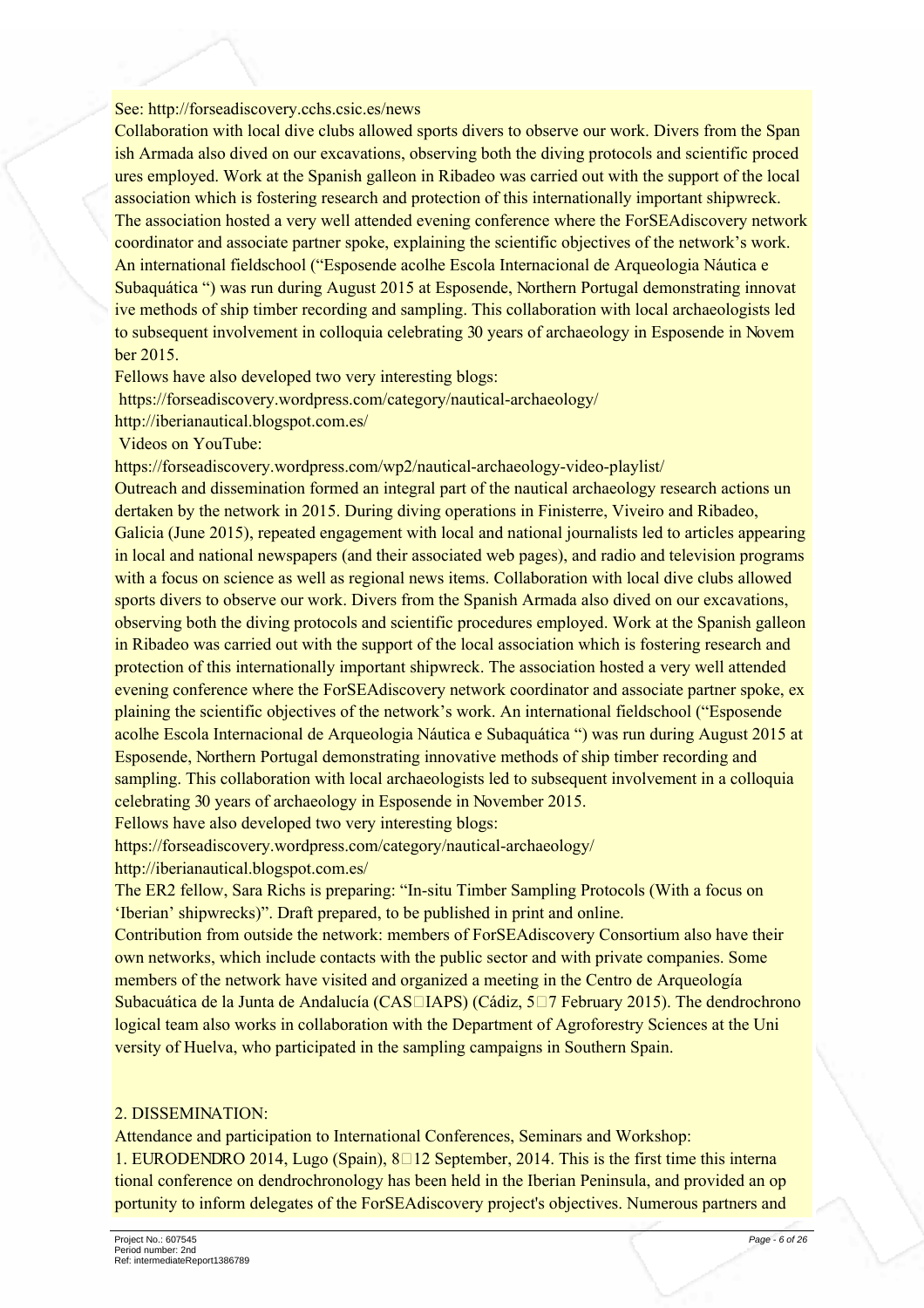#### **ESRs** participated.

2. IKUWA V: Un patrimonio para la Humanidad, Cartagena (Spain),  $15\Box 18$  October 2014. This is the first time this international underwater archaeology conference has been held in the Iberian Penin sula and provided an opportunity to inform delegates of the ForSEA discovery project's objectives. Numerous partners and ESRs participated. Publication through peer $\square$  reviewed conference proceed ings is planned and a paper outlining the ForSEAdiscovery project's objectives and methodological approach submitted. This international congress, closely associated with the UNESCO Convention on Protection of the Underwater Cultural Heritage, which is due to be held in Fremantle Australia in November/December 2016 (IKUWA VI) will include a session proposed by the ForSEAdiscovery project ("Floating Forests/Submerged Forests: An Environmental History of Trees") which will provide an excellent opportunity to disseminate the scientific results of our researchers.

3. A gestão dos recursos florestais Ibéricos na construção naval da Moderna: História e Arqueologia, Lisbon (Portugal),  $26\Box 27$  November 2014. Presentations were made by Work Package 2 and Work Package 1 Research Coordinator and ESRs and publication of the proceedings is planned.

4. Workshop Change point modelling, Department of Geological Sciences and the Bolin Centre for Climate Research, University of Stockholm (Sweden), 10□12 November 2014.

5. Participation N.W. Posthumus Graduate Training Session 1, Brussels (Belgium), December 2014. 6. Participation in a meeting at the American Historical Association. New York (USA), January 2015

7. Participation in local outreach activities by individual Fellows and in documentaries and news items, in Barcelona (February 2014); Madrid (March 2014); Lisbon (May 2014); Lugo (8 September 2014) and Finisterre, Galicia (September 2014).

8. Outreach activity in Lugo: A stand was set up in the Plaza Mayor in Lugo to inform the citizens about dendrochronology and different application of this Science. Some samples were displayed from timber elements of the Ribadeo shipwrecks, collected by Miguel San Claudio, Archaeonauta SL. (7 September 2014, Lugo, Spain).

9. Outreach activity in Wageningen: Wood in the SPOTlight, an evening with six ten minutes lec tures presenting different application of dendrochronology in different parts of the world and a wood market where the invited speakers showed posters and samples related to their research (17 February  $2015$ ).

10. Presentation: "Artefact or Ecofact? Assessing the Timbers from the Submerged Mesolithic Land scape at Bouldnor Cliff, UK", 1st European Conference on Scientific Diving, Stuttgart (1-3 March 2015) Paper by Sara Rich.

11. Conference on Underwater Archaeology Land under water. Nuremberg, 22/03/2015 (Papers presented by Ana Crespo Solana, Koldo Trapaga Monchet, Antonio Rochas, Garry Momber & Sara Rich)

12. Lecture "Supplying the Enemy: Dutch Commercial Networks providing Timber to the Spanish Seaborne Empire, 1581-1621" by Germán Jiménez Montes. Early Modern Seminar at RUG (20th April)

13. Presentation by Sara Rich: Invited guest lecturer at the Vrije Universiteit Brussel, "Wood Proven ance Methods and Applications in Archaeology" (29 April 2015).

14. "Las armadas en el reino de Portugal en los reinados de los Felipes (1580-1640)", Paper presen ted by Koldo Trápaga Monchet in III Encuentro de Jóvenes Investigadores. Líneas recientes de investigación en Historia Moderna: Familia, cultura material y formas de poder. Held in Valladolid 2-3 July 2015.

15. Congreso LASA (Latin American Studies Association). San Juan de Puerto Rico,

27/05/2015-30/0572015. Panel session and papers presented by Ana Crespo, Nigel Nayling, Miguel San Claudio, Adolfo Martín and Filipe Castro

16. International Conference Connected Oceans 2015 – New Avenues of Research in Maritime and Oceans History, University of Porto (Portugal), 08/06/2015-12/06/20154. Papers presented by José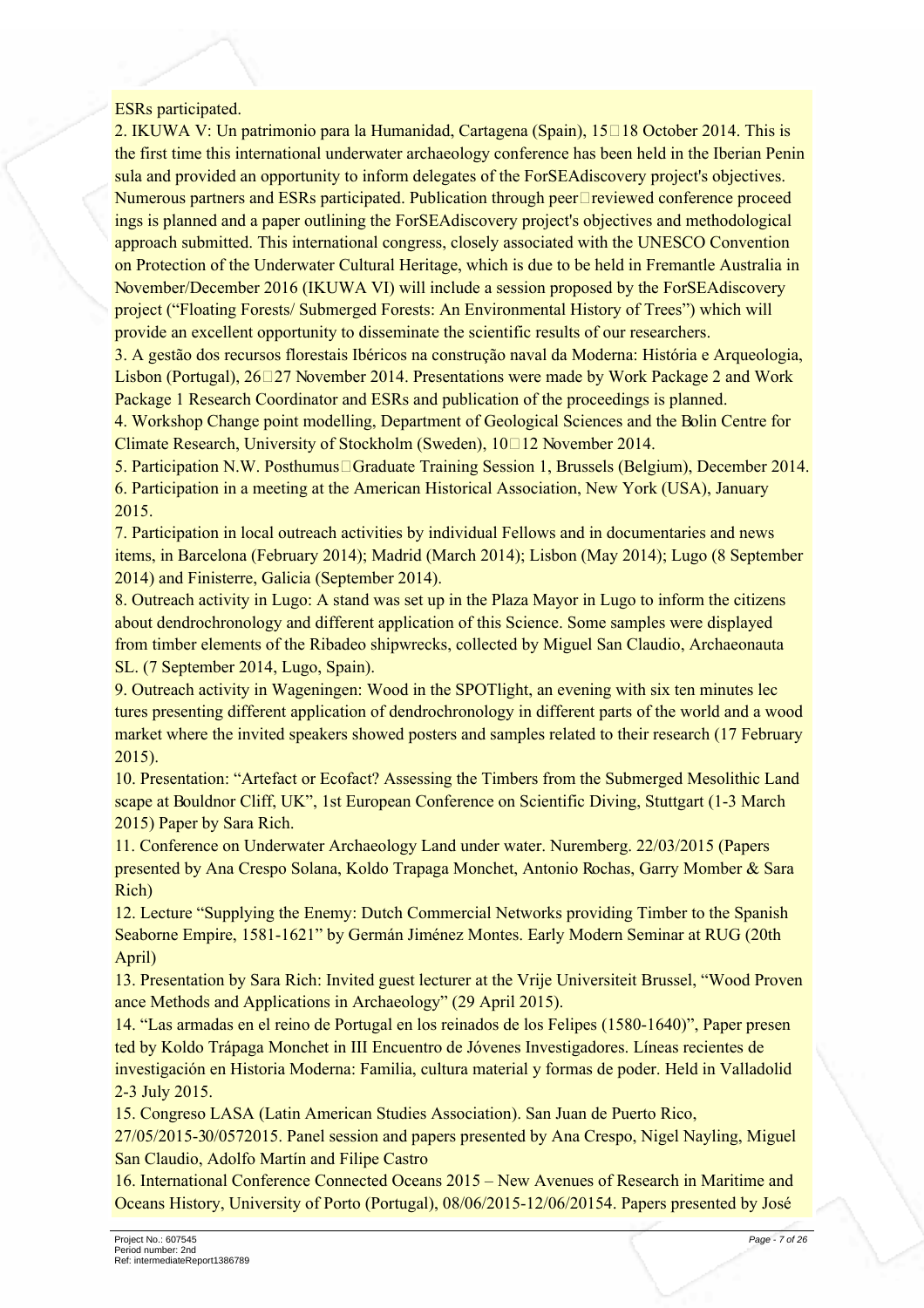Luis Gasch-Tomás, Koldo Trápaga & Ana Rita Trindade.

17. Congreso Internacional sobre Nuevas Tendencias en Humanidades 2015. Vancouver (Canadá). 17/06/2015-19/06/2015. Dissemination of the ForSEAdiscovery project by Ana Crespo Solana 18. 6th Sound Toll Registers Online Conference in Antwerp, Belgium (22-23 October, 2015), Paper presented by Manish Kumar.

19. Presentation by Sara Rich: "Nautical Archaeology and the Hermeneutics of the Anti-Social", European Association of Archaeologists, Glasgow (2-5 September)

20. Conference: Session Chair by Sara Rich: Maritime Mobility, European Association of Archaeolo gists, Glasgow (2-5 September)

21. International Symposium on Boat and Ship Archaeology. Baltic and Beyond (ISBSA14), organ ized by National Maritime Museum in Gdansk (Poland), 21/09/2015-25/09/2015. Several posters presented by members of ForSEAdiscovery Project: Nigel Nayling, Ana Crespo Solana, José Luis Gasch-Tomás, Ana Rita Trindade, Adolfo Martins, Antonio Rochas, María José García Rodríguez. 22. Tercer Coloquio Internacional sobre Cultura Marítima en México. Espacios Marítimos y proyec ciones Culturales, organized by "Instituto Nacional de Antropoplogía e Historia (INAH)", Campeche (Mexico), 21/10/2015-23/10/2015. Papers presented by Miguel San Claudio & José Luis Gasch-Tomás.

23. Conference: EuroDendro 2015. Antalya (18-23 October 2015)

24. Congreso Internacional de Historia Económica del Caribe organized by University of West In dies. The history of investment in the Caribbean. 4/11/2015-7/11/2015. Trinidad y Tobago. Dissem ination by Ana Crespo Solana.

25. Colóquio Internacional Património, Turismo e Desenvolvimento ESPOSENDE - 30 anos de Ar queologia 1985-2015 16-17/11/2015, Esposende, Portugal. Paper on recording and analysis of ship timber assemblage from Belinho presented by Adolfo Martin and Nigel Navling.

26. IKUWA 6. The Sixth International Congress on Underwater Archaeology. Western Australia Mu seum. 28 November-2 December, 2016. Session organized by Nigel Nayling and Ana Crespo So lana, Floating forests / submerged forests: an environmental history of trees Papers:

a. Filipe Castro, "Ship sizes and wood scantlings"

b. Adolfo Miguel Martins, Ana Almeida, Antonio Santos, Ivone Magalhaes, Filipe Castro, Jemma Bezant, Marta Dominguez, Delmas, Nigel Nayling and Peter Gronendijik, "Reconstructing Trees from Ship Timber Assemblages Using 3D Modelling Technologies: Evidence from Belinho in north ern Portugal"

c. Beñat Eguiluz Miranda, José L. Gasch-Tomás, Marta Domínguez Delmás, Miguel San Claudio, and Koldo Trápaga Monchet, "The Ribadeo Shipwreck (c. 1600) a mutidisciplinary approach for an Iberian shipbuilding case study".

d. Ana Rita Trindade, Sara Rich, Adolfo Martins, Mohamed Traoré & Nathan Gallagher, "From forests to the sea, from the sea to the laboratory: the Santa Maria Magdalena frigate".

e. Sara Rich, Garry Momber and Nigel Nayling, "Maritime archaeological timber sampling: methods and results from the silty Solent"

f. Aoife Daly, Marta Dominguez Delmás, Wendy van Duivenvoorde & Jeremy Green, "Timber for the Batavia"

27. 51st Annual Conference on Historical and Underwater Archaeology, International Society for Historical Archaeology Conference, Landscapes, Entrepôts and Global Currents: New Orleans (USA), January 3-6, 2018.

a. Nigel Nayling: "Highbourne Cay Shipwreck. Excavations Dendroarchaeology". Converging Worlds: Highbourne Cay Wreck Symposium.

b. Selina Ali, Julian Hainsworth, John Carroll, Richard Morgan, "The Past in Pixels: Exploring Herit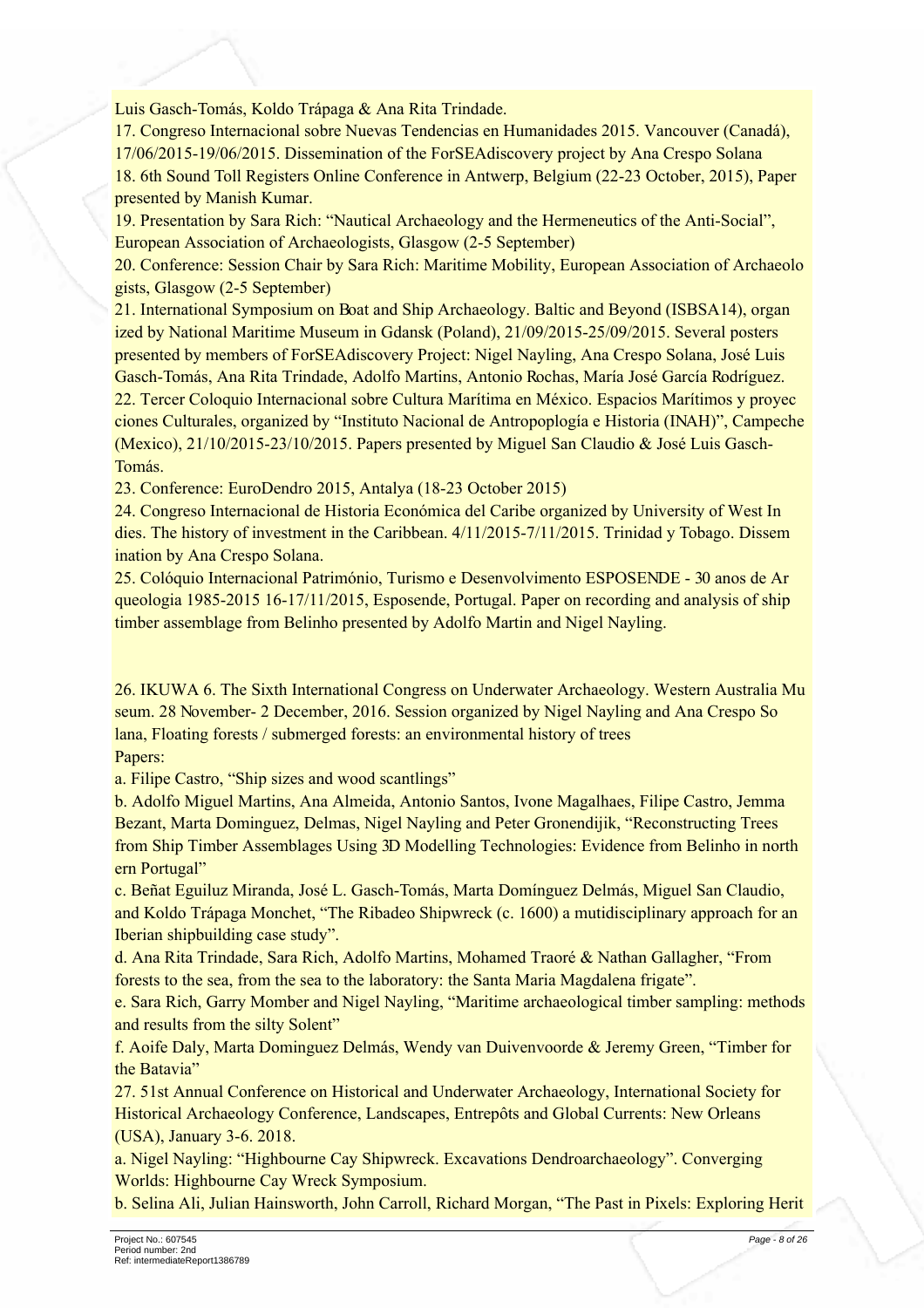age in Virtual Environments" Session Outreach and Engagement in Underwater Archaelogy. 28. Conferencia Internacional: Humanidades Digitales Hispánicas, Sociedad Internacional, III Con greso International: Sociedad, políticas, saberes, Málaga (Spain), 18-20 October 2017

a. Koldo Trápaga Monchet & María José García Rodríguez: "Los aprovechamientos forestales de los bosques portugueses desde una perspectiva cartográfica durante la Unión Ibérica (c. 1580-1640)". b. Ana Crespo Solana, María José García Rodríguez, Ignacio García González. Nigel Nayling, José Luis Gasch Tomas, Peter Groenendijk, Sara Rich, Marta Dominguez Delmás, "Gis Application for an interdisciplinary Project in History, Maritime Archaeology and Wood Provenance

(ForSEAdiscovery). Dissemination of the GIS Data model of the ForSEAdiscovery project" 29. International Conference: Ameridendro, Mendoza(Argentina) 28th March-1st April, 2016. 30. Domínguez-Delmás, Marta, Groenendijk, Peter, Akhmetzvanov, Linar, Alejano-Monge, Reves, García-González, Ignacio. Unravelling timber supply for shipbuilding in Atlantic Iberia in the Early Modern Period by dendrochronology.

31. TRACE 2017. Tree rings in Archaeology, Climatology and Ecology. Svetlogorsk, Kaliningrad (Russia) 16th-21st May, 2017. Akhmetzyanov, Linar, García-González, Ignacio, Groenendijk, Peter & Sass-Klaassen, Ute What do vessels hide? Potential of oak earlywood vessels for dendroprovenan cing

32. International Conference: EuroDendro 2017. University of Tartu (Estonia) 6th-10th September. 2017

a. Domínguez-Delmás, Marta, Groenendijk, Peter, Wazny, Tomasz, Alejano-Monge, Reyes, García-González, Ignacio. Is dendrochronology enough to establish the date and provenance of Iberian ship wreck timbers?

b. Wazny, Tomasz, García-González, Ignacio, Akhmetzyanov, Linar, Nayling, Nigel, Domínguez-Delmás, Marta, Groenendijk, Peter, Crespo Solana, Ana, The ForSEAdiscovery Project - How wood powered the Iberian World Exploration.

33. Dissemination of individual project by the ForSEA discovery fellows:

a. Koldo Trápaga Monchet: "How did contribute the royal forests of Portugal to sustaining the Span ish Monarchy (c. 1600-1640)?", in "Kings and Queens 6: in the Shadow of the Throne", Madrid, September 12-15th 2017

b. K. Trápaga Monchet: "Más madera": agentes y vías de provisión de madera para las flotas reales en Portugal (1598-1611)", for "IV Encuentro de Jóvenes en Historia Moderna: 'Nuevas perspectivas de investigación en historia moderna: economía, sociedad, política y cultura en el mundo hispánico", Barcelona, 5-6 July 2017.

c. K. Trápaga Monchet: "How could the maritime struggle affect the environment of Portugal within a 'Composite Monarchy' (1601-1617)", in the International Conference "European Society for Envir onmental History: "Environment in areas of contact among states, economic systems, cultures and re ligions". Zagreb, Junio  $28 - 2$  de Julio.

d. K. Trápaga Monchet, F. Labrador Arroyo: "Beat the odds: coping with Portuguese and Spanish archival sources to study the Portuguese forested areas during the Iberian Union (1580-1640)". II conference of the Portuguese Network of Environmental History: "Environmental Changes in histor ical perspective", Lisbon, 4-6 mayo 2017.

e. Koldo Trápaga Monchet: "Who did protect Portuguese forests? Safeguarding and conserving forests belonging to the Crown in Portugal (1605-1640)", held at FCSH in Lisbon (27th January)" f. Koldo Trápaga Monchet: "La ciudad de Lisboa como puerta hacia el mar: los sucesos de la nau São Roque y la carrera de India (1602-1603)", held in Lisbon, January 23rd 2017 at 18:00 hours, as an activity of the "Comissão de Estudos Olisiponenses.

g. Koldo Trápaga Monchet: "El sustento del Imperio: los recursos forestales de Portugal para las ar madas reales (1560-1640)", within the Seminary "Novas Perspectivas em História Moderna" organ ized by José Vicente Serrão, December 6th 2016, University of Tartu (Estonia) 6th-10th September,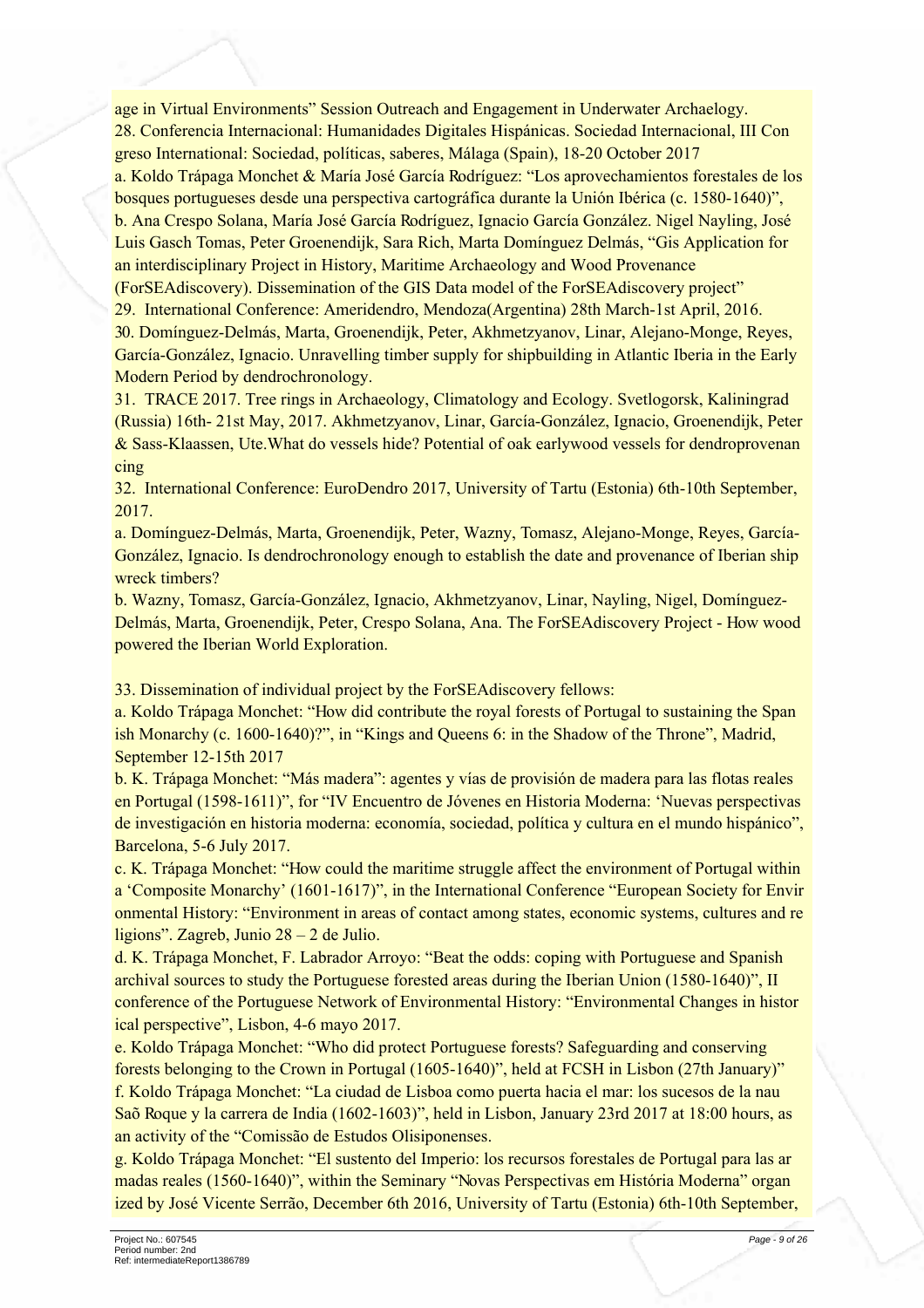#### 2017Lisbon.

h. Beñat Eguiluz Miranda, Marta Domínguez- Delmás, Marta, Groenendiik, Peter, Wazny, Tomasz, Alejano-Monge, Reyes, García-González, Ignacio. Is dendrochronology enough to establish the date and provenance of Iberian shipwreck timbers?

i. Wazny, Tomasz, García-González, Ignacio, Akhmetzyanov, Linar, Nayling, Nigel, Domínguez-Delmás, Marta, Groenendijk, Peter, Ana Crespo Solana, Ana. José Luis Gasch-Tomás, Miguel San Claudio & Koldo Trápaga Monchet: "The ForSEAdiscovery Project - How wood powered the Iberi an World Exploration

j. Ribadeo Shipwreck (c. 1600): A multidisciplinary approach for an Iberian shipbuilding case study", in International Conference: Ameridendro, Mendoza (Argentina) 28th March-1st April, IKUWA6, held at Western Australian Museum in Fremantle (Australy) November 29th 2016. k. Domínguez-Delmás, Marta, Groenendijk, Peter, Akhmetzyanov, Linar, Alejano-Monge, Reyes, García-González, Ignacio. Unravelling timber supply for shipbuilding in Atlantic Iberia in the Early Modern Period by dendrochronology

l. Koldo Trápaga Monchet, Javier Revilla Canora: "Forgiving and reincorporating 'faithful' vassals within the Spanish Monarchy: Naples, Catalonia, Portugal and Sardinia (1647-1679)", in XIIes Journées d'Histoire des Monarchies Ibériques. Réconcilier et réincorporer. Discours, cérémonies, pratiques". November 24-26. Valenciennes (France) – Kortrijk (Belgium).

m. Ignacio González Espinosa-"Timber for the royal shipyards in Portugal: Between self-sufficiency and northern supply" in International Congress, The 17 provinces of the Low Countries and the Iberi an Peninsula: New perspectives and methodologies. Organisers: ForSEADiscovery, Faculty of Arts, N.W. Posthumus Institute. Date: 28-29 September, 2017. Groningen, The Netherlands.

n. José Luis Gasch Tomas, Public lecture "Shipbuilding and Globalization. Tar trade from the Baltic to the Iberian Peninsula in the 18th century", organized by the Department of History at the Uni versity of Groningen (The Netherlands), 21/03/2016.

o. Peter Groenendijk, Presentation: Zuidema, P. et al. 2016, Reconstructing growth trends from treering data: can we account for biases? Association of tropical Biology and Conservation ATBC 2016, Montpellier – France

p. Ana Rita Trindade, April 2016 : XX congreso del AMEC, El caribe en el mundo dinámicas y re configuraciones. Veracruz, Mexico. Presentation of paper: "Maderas de Occidente: El empleo de maderas del Caribe en la construcción naval en Cadiz (1717-1759)", with Project Coordinator Ana Crespo Solana

q. Ana Rita Trindade, September 2017: The 17 provinces of the Low Countries and the Iberian Pen insula: New perspectives and methodologies. Faculty of Arts (University of Groningen), N.W. Posthumus Institute. Presentation of the paper: "Dutch merchants and shipmasters in the trade of timber to Cadiz in the early Bourbon period".

r. Germán Jiménez Montes, 14-15 April 2016, Utrecht (The Netherlands), N.W. Posthumus Institute and University of Utrecht: Presentation at Posthumus first seminar: Work in progress "Supplying the enemy? North-European suppliers of timber in Seville from 1580 to 1598"

s. Germán Jiménez Montes, June 2016 Lampeter (Wales), University of Wales - Trinity Saint David: Presentation at Postgraduate Research Group Seminar "Transnational Networks involved in Timber Trade during the reign of Philip II"

t. Germán Jiménes Montes, 30 September 2016, Groningen (The Netherlands), University of Gronin gen: Presentation at Groningen Joint Economic History seminar "Supplying the enemy? North-European suppliers of timber in Seville from 1580 to 1598"

u. Germán Jiménez Montes, 19-21 October 2016, Pisa (Italy), ESTER, Scuola Normale Superiore Pisa and Scuola Universitaria Superiore Pisa: Presentation at ESTER Research Design Course "Supplying the enemy? North-European suppliers of timber in Seville from 1580 to 1598"

w. Germán Jiménez Montes, 19-20 October 2017, Marennes-Oléron (France), University of West Brittany, University of Poitiers, and TRESOAR: Presentation at the 7th conference Sound Toll Re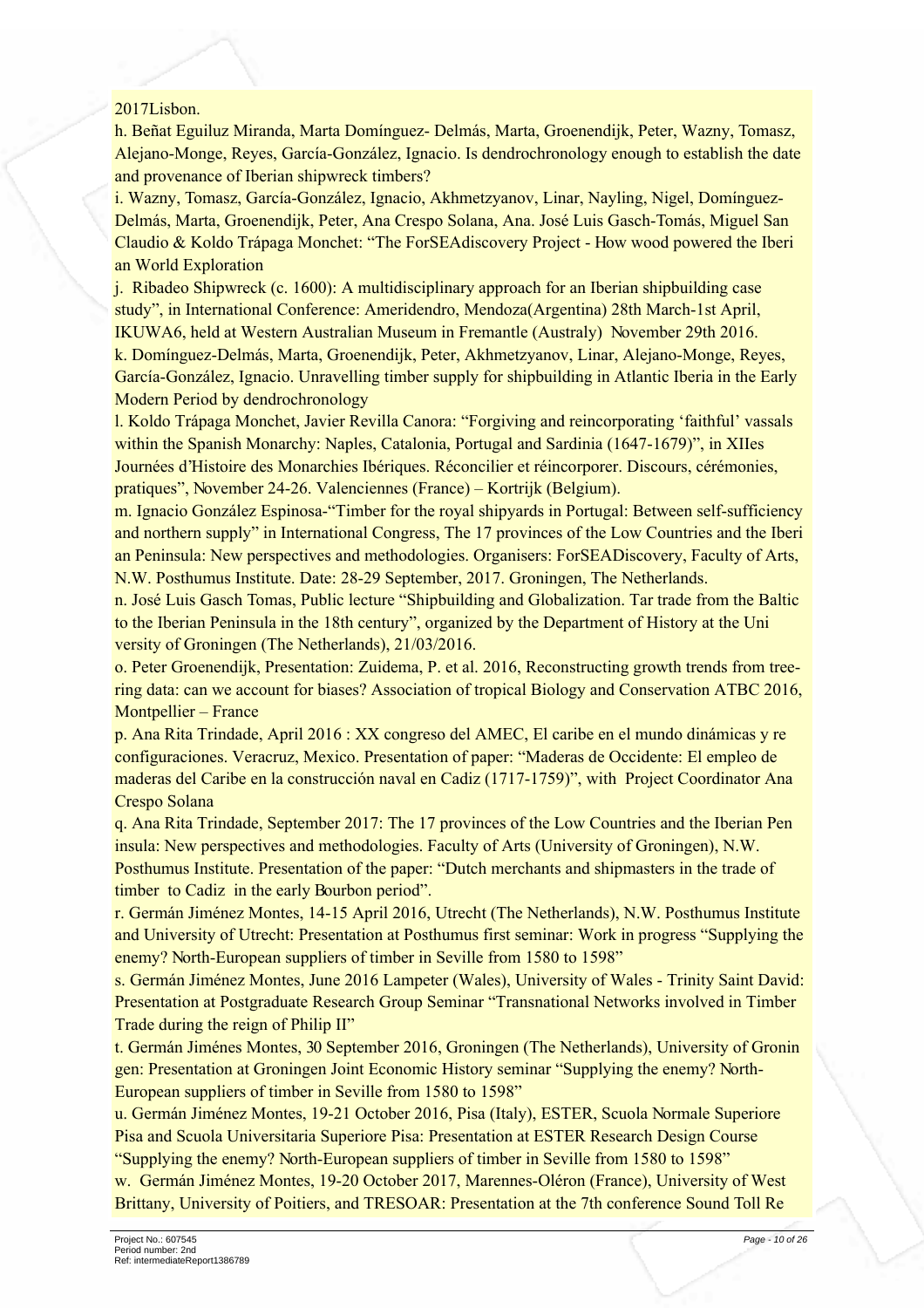gisters Online "Notarial documents as a complementary perspective to the Sound Toll Registers : Baltic trade in Andalusia from 1570 to 1600"

b. Workshops and Seminars  $(2016 - 2018)$ :

1. Heritage & Environment Research Cluster Seminar Series. Building Boats and Bridges. University of Wales Trinity Saint David. Arts Building, Lampeter Campus. 20th April-18th May 2016. Presenta tions by Koldo Trapaga Monchet, Beñat Eguiluz Miranda, Adolfo Miguel Martins, Marta Domínguez Delmás, Antonio Rochas, Sara Rich, Ana Rita Trindade,

2. "Os navios ibéricos na expansão europeia: Tipologias e Tonelagens". Presentation by Prof. Dr. Filipe Castro. Lisboa (Portugal). 31st October 2016.

3. 'Y al fin fue al Agua': Formas de provisión de madera y construcción naval para las Armadas Reales en Lisboa (1589-1621)". Presentation by Koldo Trápaga Monchet, UNLA, 10th November 2016

4. "La ciudad de Lisboa como puerta hacia el mar: los sucesos de la nau São Roque y la carrera de In dia (1602-1603)", Presentation by Koldo Trapaga Monchet, UNLA, January 23 2017

5. The Adventure of the Armadas: An Historical and Archaeological Perspective. CCHS-CSIC. Mad rid (Spain), 28 February 2017. Presentation by Ana Crespo Solana and Miguel San Claudio.

6. Building Bridges Seminar, Lampeter Campus – 9 of March, 2016;

a. Ali, S. and Martins, A. (2015) Digital Recording in Boat Archaeology.

7. NEXUS conference, Carmarthen Campus - 23/24 of March, 2016:

a. Martins, A.; Eguiluz-Miranda, B; Santos, A.; Trapaga Monchet, K and Rich, S. (2016) Multidiscip linary approach in science, how far may we go?

8. Research Cluster Seminars, Lampeter Campus - 11 of May, 2016

a. Martins, A. (2015) Engineering and reverse-engineering in wooden shippuilding: The analysis of data collected from archives and seabed using a 3D CAD approach

9. Global Waters: Sustainability, Harmony and Awareness Day – 3 of October, 2016: Martins, A. and Ali, S (2016) Ships, Trees and Water.

10. Adolfo Martin 3D digital recording and data processing (at Maritime Archaeology Trust) – 13/19 of July 2016

More information in: http://forseadiscovery.eu/congressesworkshops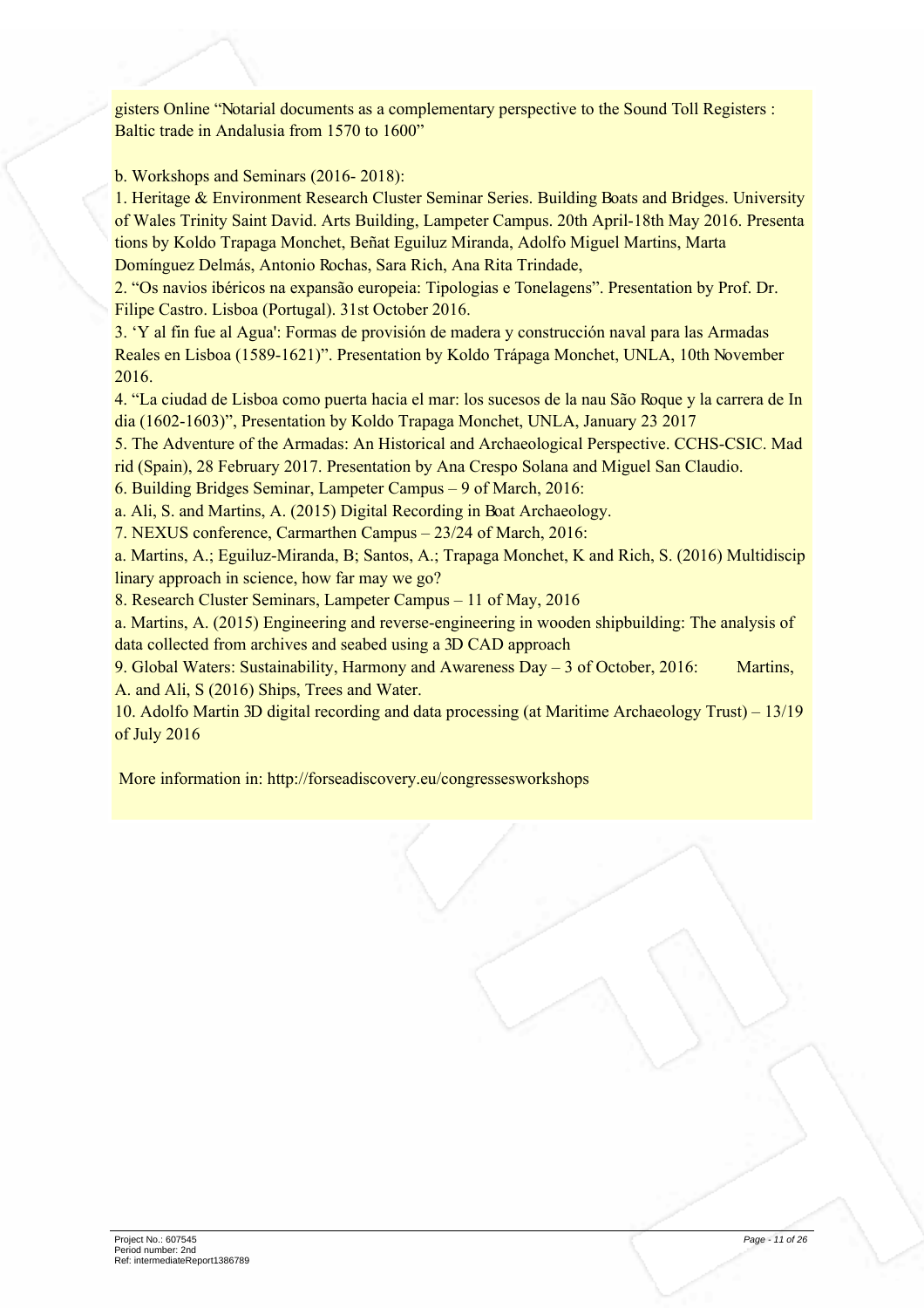## **Publications**

|                | LIST OF SCIENTIFIC PUBLICATIONS, STARTING WITH THE MOST IMPORTANT ONES                                                                                                                       |                                                                                                                  |                                                                          |                                  |                        |                      |            |                                       |                                              |                   |  |
|----------------|----------------------------------------------------------------------------------------------------------------------------------------------------------------------------------------------|------------------------------------------------------------------------------------------------------------------|--------------------------------------------------------------------------|----------------------------------|------------------------|----------------------|------------|---------------------------------------|----------------------------------------------|-------------------|--|
| No.            | Title / DOI                                                                                                                                                                                  | Main author                                                                                                      | Title of the periodical or the series                                    | Number,<br>date or fre<br>quency | Publisher              | Place of publication | lication   | Date of pub Relevant pages Is open ac | cess<br>provided to<br>this public<br>ation? | Type              |  |
|                | Natural hazards and building history: Roof<br>structures of Segovia cathedral(Spain) rev<br>eal its history through tree-ring research<br>http://dx.doi.org/10.1016/j.dendro.2017.<br>09.002 | Marta Domí<br>nguez-Delm<br>ása, Koldo<br>Trapaga-M<br>onchet, Nigel<br>Nayling, Ig<br>nacio García-<br>González | Dendrochronologia                                                        | 46                               | <b>Elsevier GmbH</b>   |                      | 27/09/2017 | $1 - 13$                              | N <sub>o</sub>                               | Peer revie<br>wed |  |
| $\overline{2}$ | Application of FTIR spectroscopy to the<br>characterization of archeological wood<br>dx.doi.org/10.1016/j.saa.2015.07.108                                                                    | <b>Mohamed Tr</b><br>aoré, Joeri Ka<br>al, Antonio<br><b>Martínez Cor</b><br>tizas                               | Spectrochimica Acta - Part A: Molecular<br>and Biomolecular Spectroscopy | Vol. 153                         | Elsevier               | <b>Netherlands</b>   | 01/01/2016 | 63-70                                 | Yes                                          | Peer revie<br>wed |  |
| 3              | Radiogenic and "stable" strontium isotopes<br>in provenance studies: A review and first<br>results on archaeological wood from ship<br>wrecks<br>http://dx.doi.org/10.1016/j.jas.2017.09.005 | Fadi Hajj,<br><b>Anne Poszwa</b><br>, Julien Bo<br>uchez, Fr<br>ançois Gué<br>rold                               | Journal of Archaeological Science                                        | Vol. 86                          | Academic Press Inc.    | <b>United States</b> | 01/10/2017 | 24-49                                 |                                              | Peer revie<br>wed |  |
|                | Provenancing East Mediterranean Cedar<br>wood with the 87Sr/86Sr Strontium Isotope authors: S. W.<br>Ratio<br>dx.doi.org/10.1007/s12520-015-0242-7                                           | Sara Rich,. co-<br>Manning, P.<br>Degryse, F. V<br>anhaecke &<br>K. van Le<br>rberghe                            | Archaeological and Anthropological Scien<br>ces                          |                                  | <b>Springer Verlag</b> |                      | 01/05/2015 | $1 - 12$                              | Yes                                          | Peer revie<br>wed |  |
| 5              | Differentiation between pine woods accor<br>ding to species and growing location using<br><b>FTIR-ATR</b><br>https://doi.org/10.1007/s00226-017-0967-9                                       | <b>Mohamed Tr</b><br>aore; Joeri<br>Kaal; Antonio<br>Martínez<br>Cortizas                                        | <b>Wood Science and Technology</b>                                       | 52                               | <b>Springer Verlag</b> |                      | 04/11/2017 | 487-504                               | N <sub>o</sub>                               | Peer revie<br>wed |  |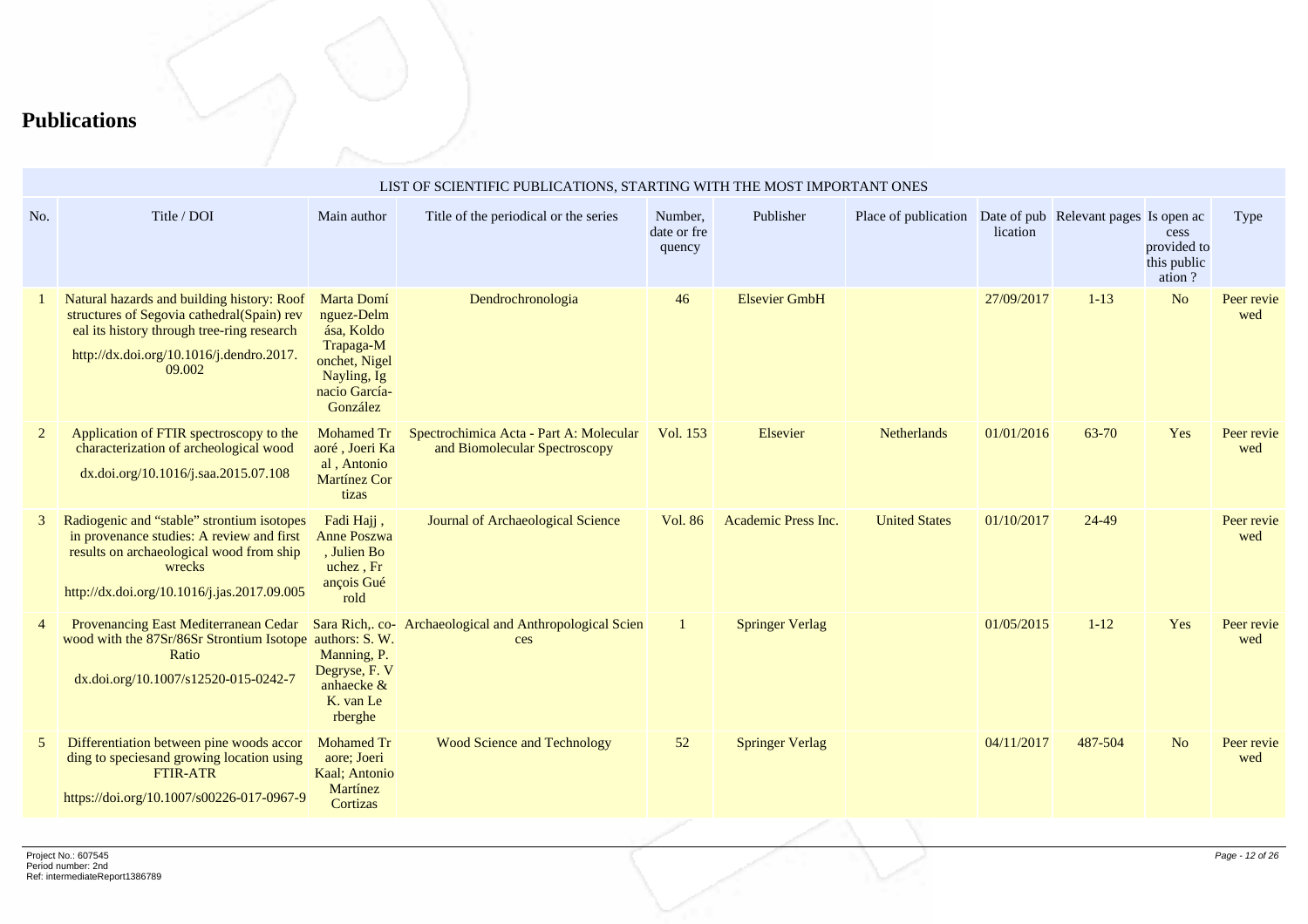|               | Potential of pyrolysis-GC-MS molecular f<br>ingerprint as a proxy of ModernAge Iberi<br>an shipwreck wood preservation<br>10.1016/j.jaap.2017.07.003                                                 | Mohamed Tr<br>aoréa,Joeri<br>Kaala, Antoni<br>o Martínez<br>Cortizas                                                                                                | Journal of Analytical and Applied Pyroly<br>sis                                       | 126     | Elsevier                                                                                                                                                           |                       | 16/07/2017 | $1 - 13$  |     | Peer revie<br>wed |
|---------------|------------------------------------------------------------------------------------------------------------------------------------------------------------------------------------------------------|---------------------------------------------------------------------------------------------------------------------------------------------------------------------|---------------------------------------------------------------------------------------|---------|--------------------------------------------------------------------------------------------------------------------------------------------------------------------|-----------------------|------------|-----------|-----|-------------------|
| $\mathcal{I}$ | Tree-rings, forest, history and cultural heri<br>tage: current state and future prospects of d<br>endroarchaeology in the Iberian Peninsula<br>dx.doi.org/10.1016/j.jas.2015.02.011                  | Marta Domí<br>nguez-Delm<br>ás, Reyes<br>Alejano-Mo<br>nge, S. Van<br>Daalen, E. Ro<br>dríguez-Tr<br>obajo, I. Garcí<br>a-González, J.<br>susperregui,<br>E. Jansma | Journal of Archaeological Science                                                     | Vol. 57 | Academic Press Inc.                                                                                                                                                |                       | 11/02/2015 | 180-196   | Yes | Peer revie<br>wed |
| 8             | Sevilla, puerto y puerta de Europa: la activi<br>dad de una compañía comercial flamenca e<br>n la segunda mitad del siglo XVI<br>https://doi.org/10.14201/shhmo20163<br>82353386                     | Germán JIM<br><b>ÉNEZ</b><br><b>MONTES</b>                                                                                                                          | Studia Historica: Historia Moderna                                                    | sue $2$ | Vol. 38/Is Departamento de Hist<br>oria Medieval, Moder<br>na y Contemporánea<br>de la Universidad de<br>Salamanca: Fund<br>ación Española de Hi<br>storia Moderna | Spain                 | 07/12/2016 | 353       |     | Peer revie<br>wed |
| 9             | Shipwreck rates reveal Caribbean tropical<br>cyclone response to past radiative forcing<br>https://doi.org/10.1073/pnas.1519566113                                                                   | eta, 1, Grant L.<br>Harley; Marta<br>Domínguez-<br>Delmás,                                                                                                          | Valerie Trou Proceedings of the National Academy of S<br>ciences of the United States | 113     | National Academy of<br><b>Sciences</b>                                                                                                                             |                       | 22/03/2016 | 3169-3174 | Yes | Peer revie<br>wed |
| 10            | Swedish oak, planks and panels: dendroarc<br>haeological investigations on the 16th cen<br>tury Evangelistas altarpiece at Seville Cat<br>hedral (Spain).<br>10.1016/j.jas.2014.11.039               | E. Rodríguez-<br>Trobajo; Ma<br>rta Domíng<br>uez-Delmás                                                                                                            | Journal of Archaeological Science                                                     | 54      | Academic Press Inc.                                                                                                                                                |                       | 04/03/2015 | 148-161   | Yes | Peer revie<br>wed |
| 11            | To put a cedar ship in a bottle: Dendrop<br>rovenancing three ancient East Mediterra<br>nean watercraft with the 87 Sr/86 Sr isotop<br>e ratio<br>http://dx.doi.org/10.1016/j.jasrep.2016.<br>08.034 | Sara Rich,<br>Sturt W.<br>Manning,<br>Patrick D<br>egryse, Frank<br>Vanhaecke,<br>Kris Latruwe.<br><b>Karel Van Ler</b><br>berghe                                   | journal of archaeological science: reports                                            | Vol.9   | Elsevier                                                                                                                                                           | <b>United Kingdom</b> | 01/10/2016 | 514-521   |     | Peer revie<br>wed |
| 12            | The Newport Medieval Ship, Wales, U                                                                                                                                                                  | <b>Nigel Nayling</b>                                                                                                                                                | International Journal of Nautical Archae   Vol. 43/Is Blackwell Publishing            |         |                                                                                                                                                                    | <b>United Kingdom</b> | 01/09/2014 | 239-278   |     | Peer revie        |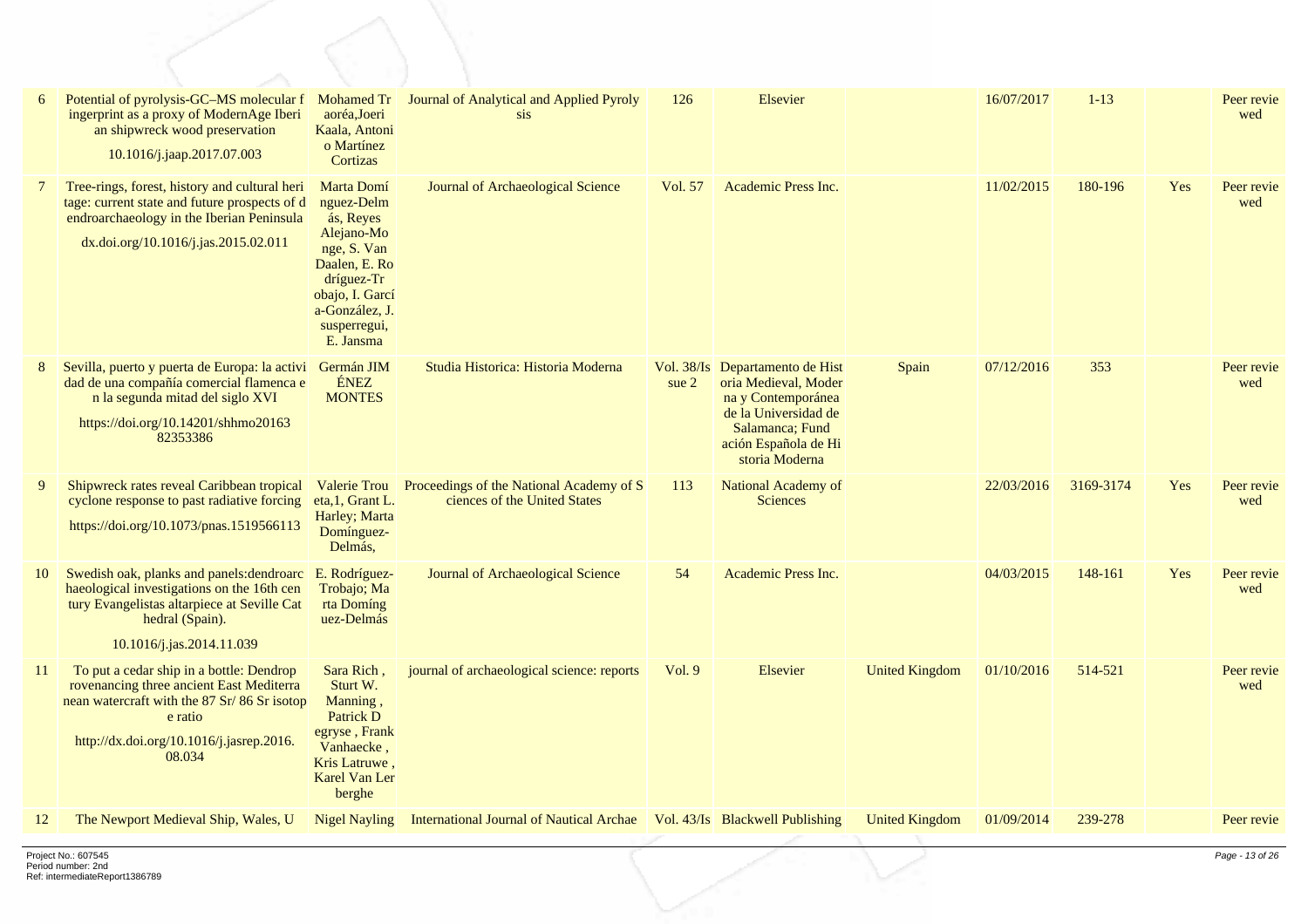|    | nited Kingdom                                                                                                               | , Toby Jones                                          | ology                                                                                                            | sue 2 |                                                                    |                                                     |            |           |                | wed               |
|----|-----------------------------------------------------------------------------------------------------------------------------|-------------------------------------------------------|------------------------------------------------------------------------------------------------------------------|-------|--------------------------------------------------------------------|-----------------------------------------------------|------------|-----------|----------------|-------------------|
|    | 10.1111/1095-9270.12053                                                                                                     |                                                       |                                                                                                                  |       |                                                                    |                                                     |            |           |                |                   |
| 13 | Iberian Dendrochronology and the Ne<br>wport Medieval Ship.                                                                 | <b>Nigel Nayl</b><br>ing, Josué                       | <b>International Journal of Nautical Archae</b><br>ology                                                         | 43.2  | <b>Blackwell Publishing</b>                                        |                                                     | 02/09/2014 | 279-291   | Yes            | Peer revie<br>wed |
|    | 10.1111/1095-9270.12052                                                                                                     | Suspérregi                                            |                                                                                                                  |       |                                                                    |                                                     |            |           |                |                   |
| 14 | Tonnages and displacements in the 16th c<br>entury                                                                          | <b>Filipe Castro</b>                                  | Journal of Archaeological Science                                                                                | 40    | Academic Press Inc.                                                |                                                     | 01/03/2013 | 1136-1143 | Yes            | Peer revie<br>wed |
|    | dx.doi.org/10.1016/j.jas.2012.08.033                                                                                        |                                                       |                                                                                                                  |       |                                                                    |                                                     |            |           |                |                   |
|    | The Wider World: Spatial Expansion and I<br>ntegration in the Hispanic Atlantic, 16th to<br>18th centuries                  | Ana Crespo<br>Solana                                  | Spatio-Temporal Narratives. Historical GIS<br>and the Study of Global Trading Networks<br>$(1500-1800)$          |       | ublishing                                                          | Cambridge Scholars P NewCastle upon Tyne 07/09/2014 |            | $1 - 45$  | N <sub>o</sub> | Article           |
|    | Portuguese India Route Ships                                                                                                | Fonseca, C                                            | The Pepper Wreck as a Case Study for the Castro, F., and Shipwrecks around the World: Revelations<br>of the Past |       | Delta Book World                                                   | New Delhi, India                                    | 02/03/2015 | $1-26$    | N <sub>o</sub> | Article           |
|    | Introduction: Forestry, shipbuilding and<br>timber supply in the age of Discovery                                           | <b>Ana Crespo</b><br>Solana &<br><b>Nigel Nayling</b> | the management of Iberian Forest Resourc<br>es in the Early Modern shipbuilding: His<br>tory and Archaeology     |       | Instituto de Arqueol<br>ogía e Paleociencias /<br>Pórtico editores | Lisboa, Portugal                                    | 15/12/2015 | $1 - 5$   | N <sub>o</sub> | Article           |
|    | How can we see trees in timbers? An appr<br>oach to the Golden Age of shipbuilding                                          | <b>Adolfo Mig</b><br>uel Martins                      | the management of Iberian Forest Resourc<br>es in the Early Modern shipbuilding: His<br>tory and Archaeology     |       | Instituto de Arqueol<br>ogía e Paleociencias /<br>Pórtico editores | Lisboa, Portugal                                    | 15/12/2015 | $5 - 17$  | N <sub>o</sub> | Article           |
|    | Atlantic shipbuilding and the Iberian Cant<br>abric transition, 1560-1680                                                   | <b>Beñat Eguiliz</b><br>Miranda                       | the management of Iberian Forest Resourc<br>es in the Early Modern shipbuilding: His<br>tory and Archaeology     |       | Instituto de Arqueol<br>ogía e Paleociencias /<br>Pórtico editores | Lisboa, Portugal                                    | 15/12/2015 | $17 - 31$ | N <sub>o</sub> | Article           |
|    | The Armada's wars in the Iberian Northern<br>Atlantic, a chance for ForSEAdiscovery<br>project                              | <b>Miguel San</b><br><b>Claudio Santa</b><br>Cruz     | the management of Iberian Forest Resourc<br>es in the Early Modern shipbuilding: His<br>tory and Archaeology     |       | Instituto de Arqueol<br>ogía e Paleociencias /<br>Pórtico editores | Lisboa, Portugal                                    | 15/12/2015 | 39-49     | N <sub>0</sub> | Article           |
|    | "Resucitando la guerra de la mar": The tim<br>ber supply as a political problem in the Co<br>urt of Lisbon (1617-1622)      | Koldo Tráp<br>aga Monchet                             | the management of Iberian Forest Resourc<br>es in the Early Modern shipbuilding: His<br>tory and Archaeology     |       | Instituto de Arqueol<br>ogía e Paleociencias /<br>Pórtico editores | Lisboa, Portugal                                    | 15/12/2015 | 49-57     | N <sub>o</sub> | Article           |
|    | Bourbon naval policy, forestry and timber<br>supply for shipbuilding in Andalucia (<br>1700-1759): brief introductory notes | Ana Rita T<br>rindade                                 | the management of Iberian Forest Resourc<br>es in the Early Modern shipbuilding: His<br>tory and Archaeology     |       | Instituto de Arqueol<br>ogía e Paleociencias /<br>Pórtico editores | Lisboa, Portugal                                    | 15/12/2015 | $57 - 65$ | N <sub>o</sub> | Article           |
|    | Portuguese India route shipwrecks                                                                                           | <b>Filipe Castro</b>                                  | the management of Iberian Forest Resourc<br>es in the Early Modern shipbuilding: His<br>tory and Archaeology     |       | Instituto de Arqueol<br>ogía e Paleociencias /<br>Pórtico editores | Lisboa, Portugal                                    | 15/12/2015 | 73-87     | N <sub>o</sub> | Article           |
|    |                                                                                                                             |                                                       |                                                                                                                  |       |                                                                    |                                                     |            |           |                |                   |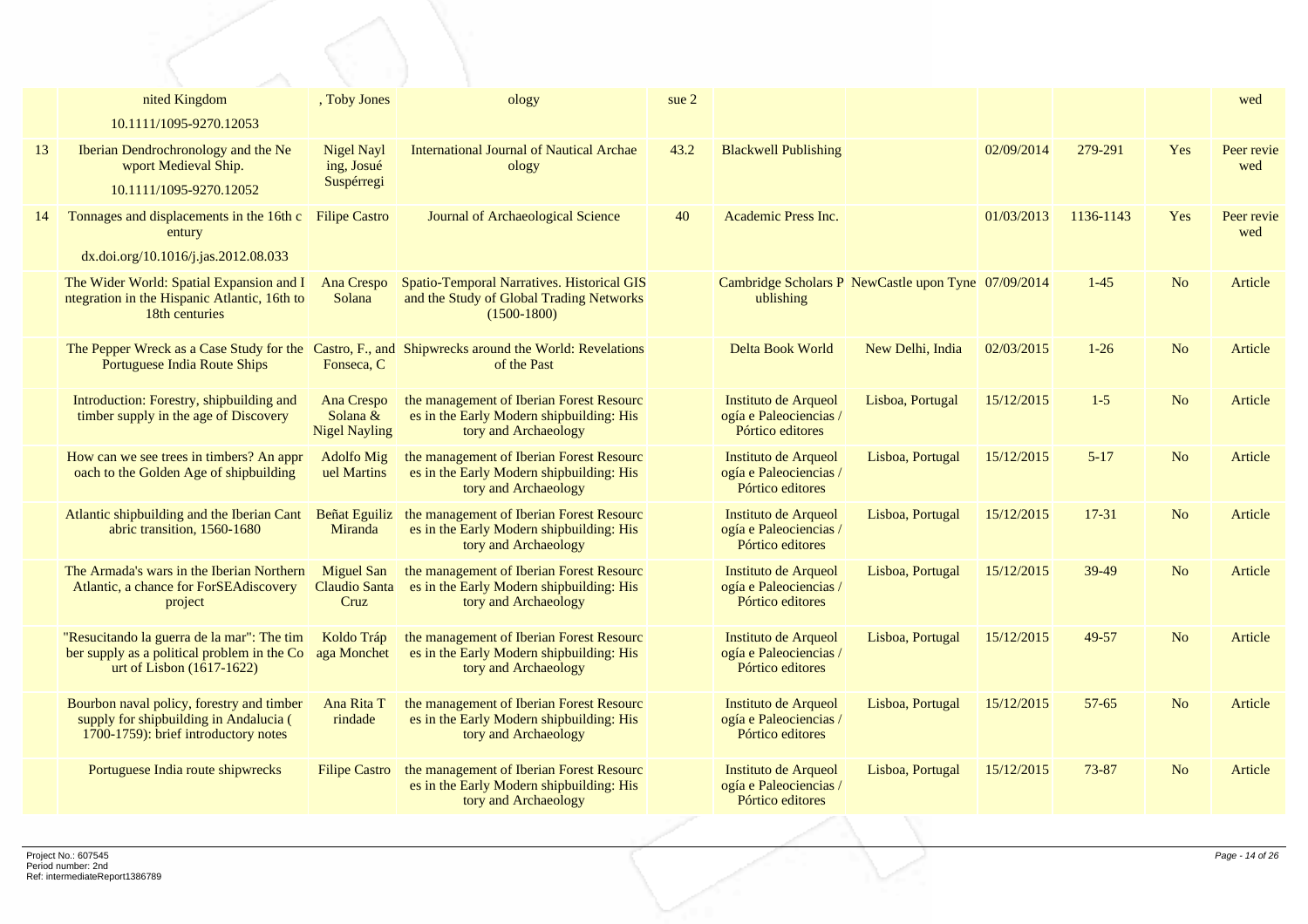| Forest management on Portugal during Ear<br>ly modern ages- analysis of historical d<br>ocuments belonging to the Kingdom of D.<br>Manuel I (15th and 16th centuries | Antonio Ro<br>cha Santos                                                               | the management of Iberian Forest Resourc<br>es in the Early Modern shipbuilding: His<br>tory and Archaeology      |       | Instituto de Arqueol<br>ogía e Paleociencias /<br>Pórtico editores | Lisboa, Portugal  | 15/12/2015 | 87-92     | N <sub>o</sub> | Article    |
|----------------------------------------------------------------------------------------------------------------------------------------------------------------------|----------------------------------------------------------------------------------------|-------------------------------------------------------------------------------------------------------------------|-------|--------------------------------------------------------------------|-------------------|------------|-----------|----------------|------------|
| Wood Resources, shipbuilding and Social<br>Environment. The historical context of the<br><b>ForSEAdiscovery Project</b>                                              | <b>Ana Crespo</b><br>Solana                                                            | <b>Skyllis</b>                                                                                                    | 52    | <b>DEGUWA</b>                                                      | <b>Bubenreuth</b> | 24/09/2015 | $52 - 62$ | N <sub>o</sub> | Article    |
| <b>Forestry and Timber Supply</b>                                                                                                                                    | Koldo Tráp<br>aga Monchet,<br><b>Antonio Sant</b><br><b>OS</b>                         | <b>Skyllis</b>                                                                                                    | 52    | <b>DEGUWA</b>                                                      | <b>Bubenreuth</b> | 24/09/2015 | $62 - 68$ | N <sub>o</sub> | Article    |
| Shipwrecks and Provenance: in-situ timber<br>sampling protocols with a focus on wrecks<br>of the Iberian shipbuilding tradition                                      | Sara A. Rich,<br>Nigel Nayli<br>ng, Garry<br>Momber, Ana<br>Crespo Solana              | Archaeopress                                                                                                      |       | <b>Archaeopress Publish</b><br>ing Ltd,                            | Oxford, England   | 31/01/2018 | $1 - 76$  | Yes            | Article    |
| A methodology for estimating the volume<br>of Baltic timber to Spain using the Sound<br><b>Toll Registers: 1670-1806</b>                                             | <b>Nathan Galla</b><br>gher                                                            | The International Journal of Maritime Hi<br>story                                                                 | 28(4) |                                                                    |                   | 02/03/2016 | 752-773   | Yes            | Article    |
| Shipbuilding in times of war: Contracts for<br>the construction of ships and provision of<br>supplies in the Spanish Empire in the early<br>Seventeenth century      | José Luis<br><b>Gasch Tomas:</b><br>Koldo Trápag<br>a Monchet,<br>Ana Rita<br>Trindade | The International Journal of Maritime Hi<br>story                                                                 | 29(1) |                                                                    |                   | 16/03/2017 | 187-192   | Yes            | Article    |
| ForSEAdiscovery: Génesis y marco históri<br>co-metodológico de un proyecto interdisc<br>iplinar en Humanidades                                                       | Ana Crespo<br>Solana                                                                   | A Gestão dos recursos florestais Portugu<br>eses na Construçao naval da Idade Modern<br>a: História e Arqueologia |       | Pórtico Librerías /<br>IAP, UNLA                                   | Lisbon            | 02/03/2016 | $1 - 15$  | Yes            | Article    |
| Antecedentes da construção naval em Port<br>ugal                                                                                                                     | Rosa Varela<br><b>Gomes</b>                                                            | A Gestão dos recursos florestais Portugu<br>eses na Construçao naval da Idade Modern<br>a: História e Arqueologia |       | Pórtico Librerías /<br>IAP, UNLA                                   | Lisbon            | 02/03/2016 | $23 - 33$ | Yes            | Article    |
| Los inicios de una nación: mercaderes fl<br>amencos en Sevilla durante el reinado de<br>Felipe II                                                                    | Germán Jim<br>énez Montes                                                              | Andalucía en el mundo Atlántico moderno.<br>Agentes y escenarios                                                  |       | <b>Editorial Sílex</b>                                             | Madrid            | 01/03/2016 | 215-243   | N <sub>o</sub> | Article    |
| El pecio de Ribadeo, un excepcionalmente<br>bien conservado pecio español del siglo<br>XVI.                                                                          | <b>Miguel San</b><br>Claudio, Raúl<br>González Gal<br>lero, José Luis                  | Arqueología Subacuática española                                                                                  |       | <b>Editorial UCA</b> , Unive<br>rsidad de Cádiz                    | Cádiz, Spain      | 05/03/2015 | 169-179   | N <sub>o</sub> | Conference |
|                                                                                                                                                                      |                                                                                        |                                                                                                                   |       |                                                                    |                   |            |           |                |            |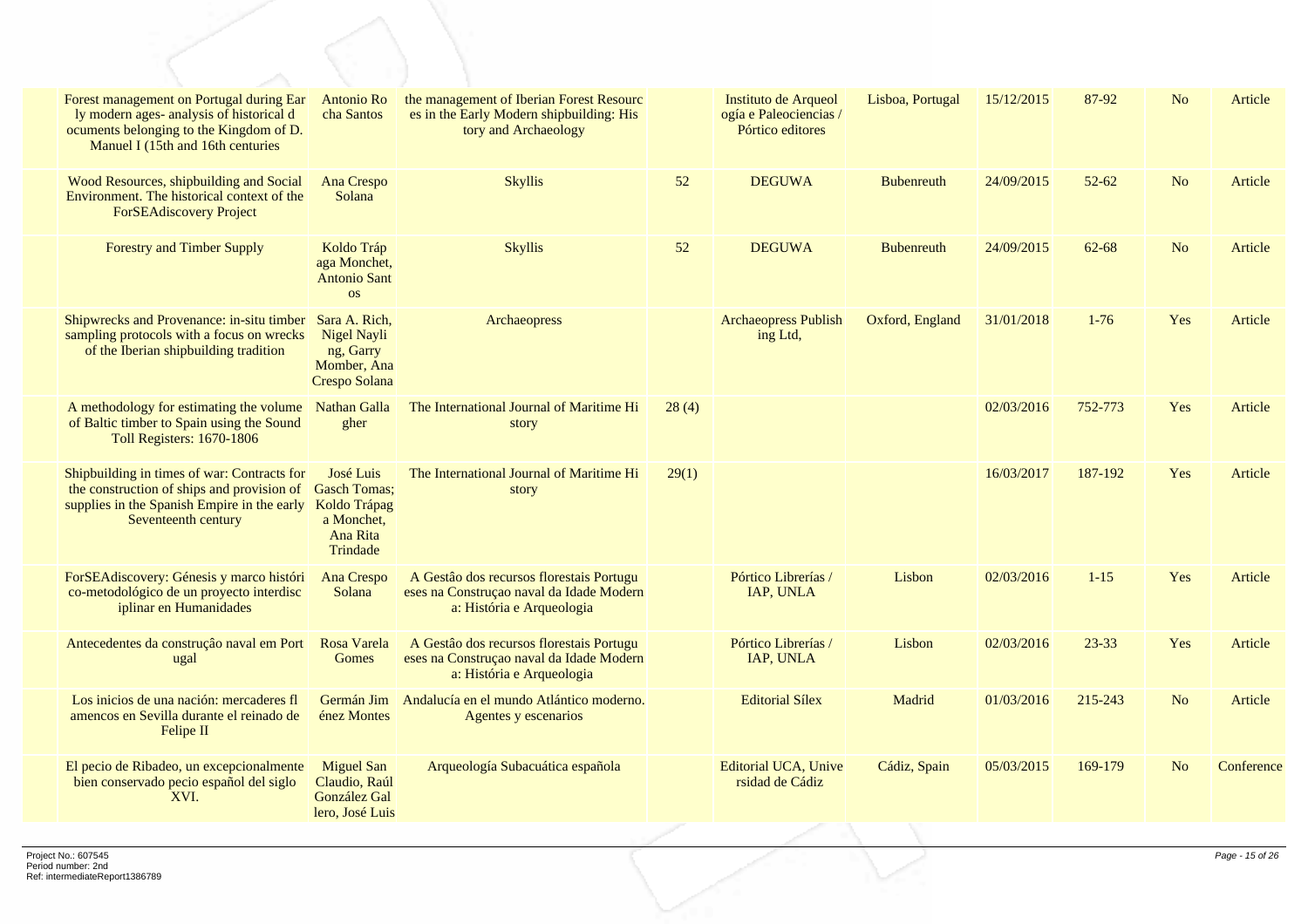|                                                                                                                                                                    | Casabán y Fi<br>lipe Castro                   |                                                                                                                                 |                                                                |                                      |            |          |                |            |
|--------------------------------------------------------------------------------------------------------------------------------------------------------------------|-----------------------------------------------|---------------------------------------------------------------------------------------------------------------------------------|----------------------------------------------------------------|--------------------------------------|------------|----------|----------------|------------|
| Molds and architectural signs in the ske<br>leton first construction: a methodology to<br>reconstruct the original hull's shape of the<br>Cais do Sodré shipwreck  | Nicolardi, M<br>& Castro, Fi<br>lipe          | International Symposium in Ship and Boat<br>Archaeology                                                                         | <b>University Amster</b><br>dam                                | amsterdam, The<br><b>Netherlands</b> | 01/06/2016 |          | No             | Conference |
| ForSEAdiscovery. Forest resources for Ib<br>erian Empires: Ecology and Globalization<br>in the Age of Discovery (16th-18th centu<br>ries)                          | Ana Crespo<br>Solana, Nigel<br><b>Nayling</b> | Actas del V Congreso Internacional de Ar<br>queología Subacuática (IKUWA V)                                                     | <b>AROUA.</b> Museo Na<br>cional de Arqueología<br>Subacuática | Cartagena                            | 29/09/2016 | 896-905  | Yes            | Conference |
| El recurso natural más importante para la<br>construcción naval: una aproximación m<br>edioambiental a la historia del comercio de<br>la madera en la edad moderna | Ana Crespo<br>Solana                          | Árvores, Barcos e Homens na Península Ib<br>érica (Séculos XVI-XVIII),                                                          | Portico, UNLA                                                  | Lisbon                               | 15/11/2017 | $1 - 15$ | N <sub>o</sub> | Conference |
| Os bosques da ira: conflito e resistência ent<br>re comunidades locais e a Marinha pelo uso<br>dos recursos florestais andaluzes no século<br><b>XVIII</b>         | Ana Rita T<br>rindade                         | Árvores, Barcos e Homens na Península Ib<br>érica (Séculos XVI-XVIII),                                                          | Portico, UNLA                                                  | Lisbon                               | 15/11/2017 |          |                | Conference |
| sition of a transnational network, 1550-165<br>$\Omega$                                                                                                            | Miranda                                       | Iberian Bizcayan shipbuilding and the tran Beñat Eguiluz Árvores, Barcos e Homens na Península Ib<br>érica (Séculos XVI-XVIII), | Portico, UNLA                                                  | Lisbon                               | 15/11/2017 |          | N <sub>o</sub> | Conference |
| 1669-1815: Evidence from Sound Toll R<br>egisters Online                                                                                                           | ar                                            | Portuguese timber imports from the Baltic, Manish Kum Árvores, Barcos e Homens na Península Ib<br>érica (Séculos XVI-XVIII),    | Portico, UNLA                                                  | Lisbon                               | 15/11/2017 |          | N <sub>o</sub> | Conference |
| Using Dendrochronology to access forest<br>history in the NW Iberian Peninsula and<br>applicability                                                                | rcía González                                 | Ignacio Ga <i>Arvores</i> , Barcos e Homens na Península Ib<br>érica (Séculos XVI-XVIII),                                       | Portico, UNLA                                                  | Lisbon                               | 15/11/2017 |          | No             | Conference |
| "¿Quién vela por los bosques del Rey? El<br>cuidado de las coutadas y matas reales en<br>Portugal para su conservación y aprov<br>echamiento (1605-1640)"          | <b>AGA Monche</b>                             | Koldo TRAP Árvores, Barcos e Homens na Península Ib<br>érica (Séculos XVI-XVIII),                                               | Portico, UNLA                                                  | Lisbon                               | 15/11/2017 |          | N <sub>o</sub> | Conference |
| Trees for Ships. Forest Decrees from the<br>Kingdom of D. Manuel I until the Kingdo<br>m of D. Filipe II (1495-1598)                                               | Antonio Sa<br>ntos                            | Árvores, Barcos e Homens na Península Ib<br>érica (Séculos XVI-XVIII),                                                          | Portico, UNLA                                                  | Lisbon                               | 15/11/2017 |          | N <sub>o</sub> | Conference |
| A representação de barcos nos azulejos por Rosa Varela, Árvores, Barcos e Homens na Península Ib                                                                   |                                               |                                                                                                                                 | Portico, UNLA                                                  | Lisbon                               | 15/11/2017 |          | No             | Conference |
|                                                                                                                                                                    |                                               |                                                                                                                                 |                                                                |                                      |            |          |                |            |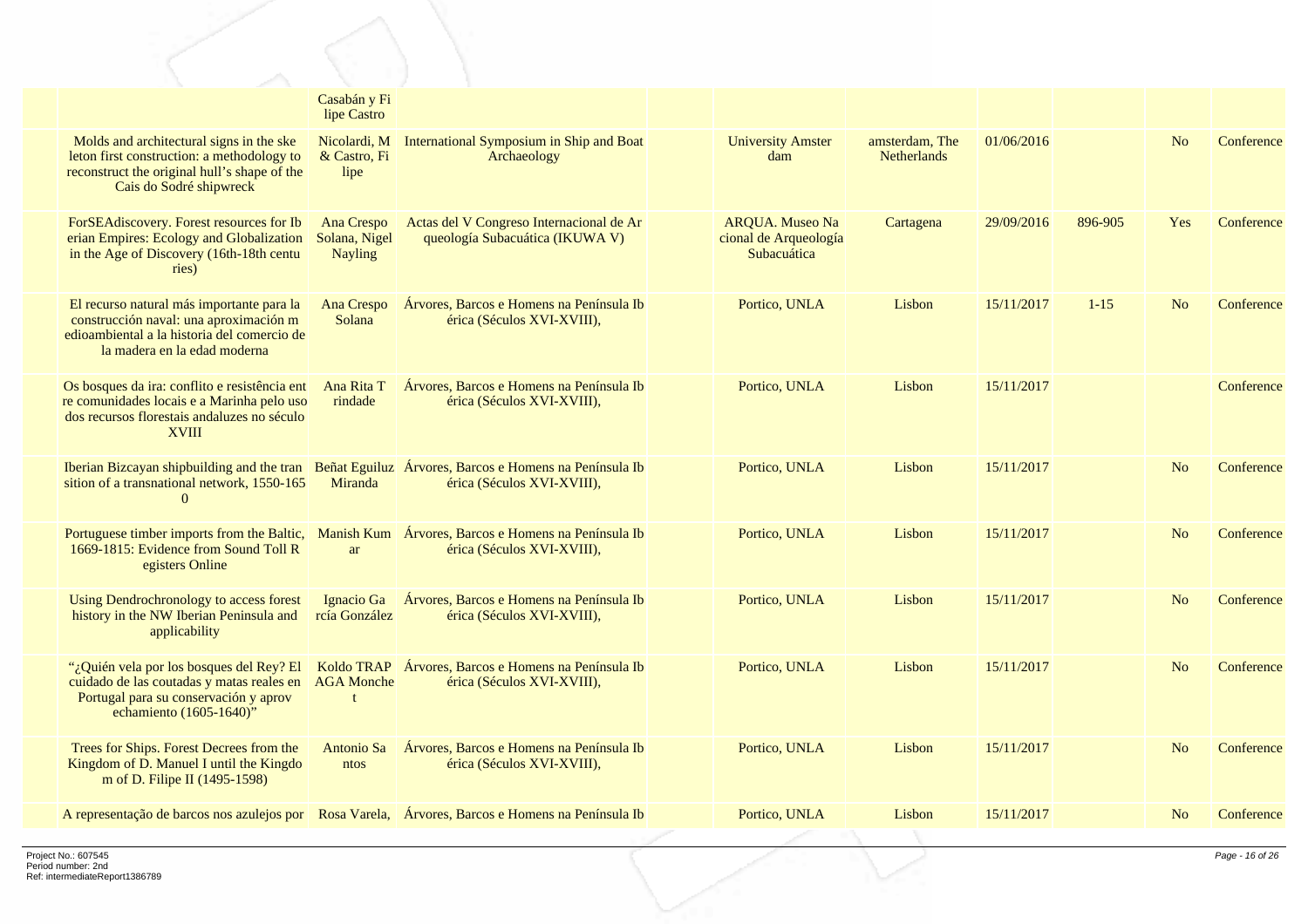| tugueses da Idade Moderna.                                                                                                              | Mariana Alme<br>ida, Filipe Cas<br>tro                                      | érica (Séculos XVI-XVIII),                                                             |                                                                                                |                     |            |         |                |               |
|-----------------------------------------------------------------------------------------------------------------------------------------|-----------------------------------------------------------------------------|----------------------------------------------------------------------------------------|------------------------------------------------------------------------------------------------|---------------------|------------|---------|----------------|---------------|
| <b>RECONSTRUCTING TREES FROM</b><br><b>SHIP TIMBERS: DATA ANALYSIS A</b><br><b>ND SCHEMATICS</b>                                        | <b>Adolfo Mig</b><br>uel Martins                                            | Árvores, Barcos e Homens na Península Ib<br>érica (Séculos XVI-XVIII),                 | Portico, UNLA                                                                                  | Lisbon              | 15/11/2017 | 63-77   | Yes            | Conference    |
| <b>BELINHO 1: REGISTO E ANÁLISE P</b><br>ROVISÓRIA ÀS MADEIRAS DO NA<br><b>VIO</b>                                                      | <b>Adolfo Mig</b><br>uel Martín.<br><b>Nigel Nayling</b><br>, Filipe Castro | Árvores, Barcos e Homens na Península Ib<br>érica (Séculos XVI-XVIII),                 | Portico, UNLA                                                                                  | Lisbon              | 15/11/2017 | 181-193 | N <sub>o</sub> | Conference    |
| <b>CARAVELS</b>                                                                                                                         |                                                                             | Filipe Castro   Árvores, Barcos e Homens na Península Ib<br>érica (Séculos XVI-XVIII), | Portico, UNLA                                                                                  | Lisbon              | 15/11/2017 | 193-211 | N <sub>o</sub> | Conference    |
| La reconfiguración política de la Monarq<br>uía Católica: la actividad de Don juan José<br>de Austria (1642-1679)                       | Koldo Tráp<br>aga Monchet                                                   |                                                                                        | Universidad Aut<br>ónoma de Madrid /<br>Consejo Superior de<br>Investigaciones Ci<br>entíficas | <b>Madrid Spain</b> | 04/09/2015 |         | N <sub>o</sub> | <b>Thesis</b> |
| <b>FOREST HISTORY, TIMBER SUPPLYA</b><br>ND TREE RINGS. A dendroarchaeological<br>approach to the study of Iberian cultural<br>heritage | Marta Domí<br>nguez-Del<br>más                                              |                                                                                        | Universidad de Huelv<br>a                                                                      | Huelva, Spain       | 02/12/2015 |         | N <sub>o</sub> | <b>Thesis</b> |
| Use of stable and radiogenic strontium iso<br>topes to trace the origin of woods: applica<br>tion to wood from shipwrecks               | Fadij Haj                                                                   |                                                                                        | <b>University of Lorraine</b>                                                                  | Nancy               | 14/11/2017 |         | N <sub>o</sub> | <b>Thesis</b> |
| El Atlántico Norte Español. Un espacio e<br>stratégico para un imperio. Siglo XVI. Una<br>visión arqueológica                           | <b>Miguel San</b><br><b>Claudio Santa</b><br>Cruz                           |                                                                                        | Universidad de Zarag<br>oza                                                                    | Zaragoza, Spain     | 26/01/2018 |         | N <sub>o</sub> | <b>Thesis</b> |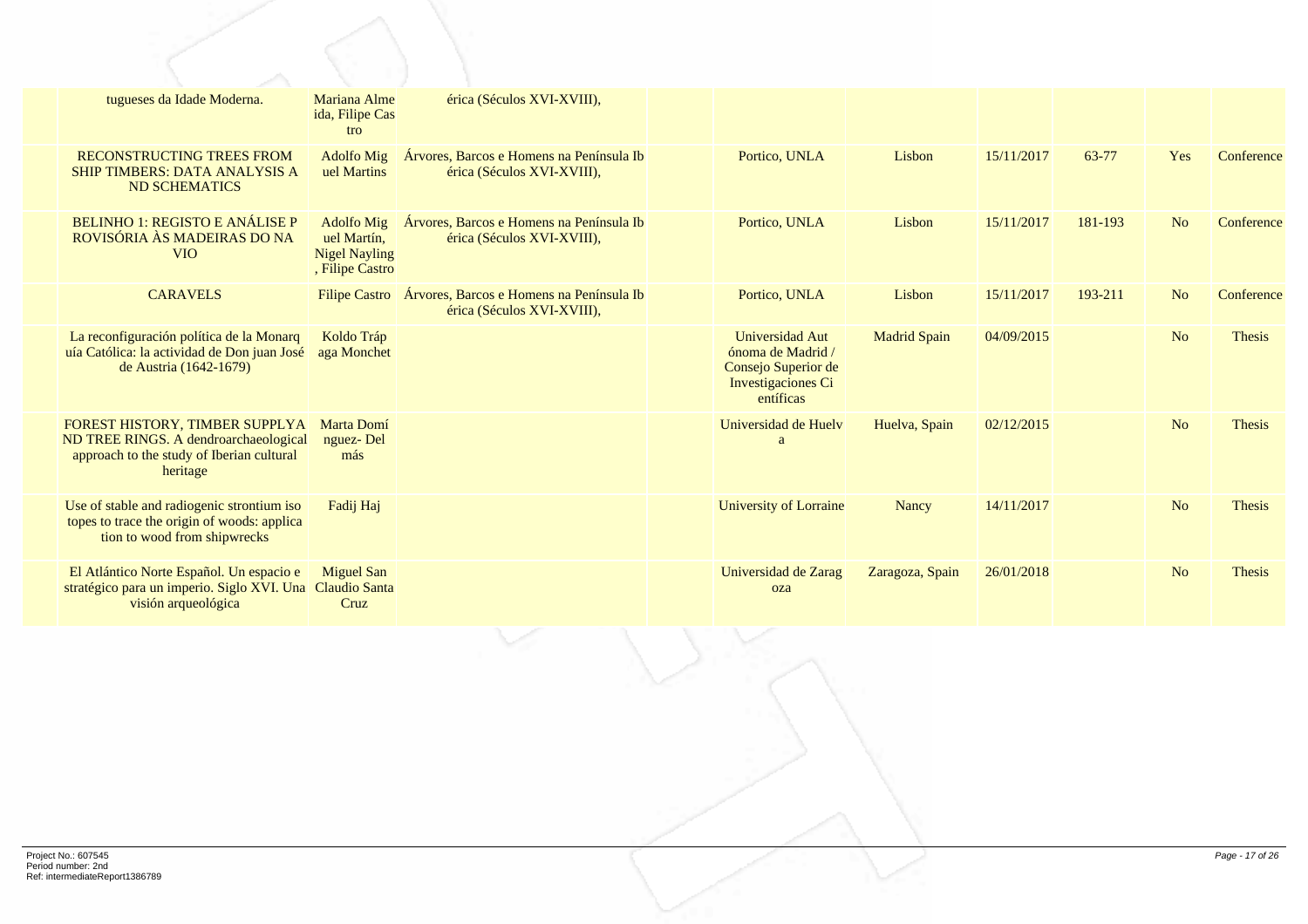## **Section B (confidential) - EXPLOITABLE FOREGROUND AND PLANS FOR EXPLOITATION**

|                                               |                                                                                                                                                                                                                                                                                                                                                                                        |              |                                      |                                                                                                                               | LIST OF APPLICATIONS FOR PATENTS, TRADEMARKS, REGISTERED DESIGNS, UTILITY MODELS, ETC. |                                                      |                            |                                                                          |
|-----------------------------------------------|----------------------------------------------------------------------------------------------------------------------------------------------------------------------------------------------------------------------------------------------------------------------------------------------------------------------------------------------------------------------------------------|--------------|--------------------------------------|-------------------------------------------------------------------------------------------------------------------------------|----------------------------------------------------------------------------------------|------------------------------------------------------|----------------------------|--------------------------------------------------------------------------|
| Type of IP Rights                             |                                                                                                                                                                                                                                                                                                                                                                                        | Confidential | Foreseen embargo date dd/<br>mm/yyyy |                                                                                                                               | Application reference(s) (e.g.<br>EP123456)                                            |                                                      |                            | Subject or title of application Applicant(s) (as on the applica<br>tion) |
|                                               |                                                                                                                                                                                                                                                                                                                                                                                        |              |                                      |                                                                                                                               |                                                                                        |                                                      |                            |                                                                          |
|                                               |                                                                                                                                                                                                                                                                                                                                                                                        |              |                                      |                                                                                                                               | OVERVIEW TABLE WITH EXPLOITABLE FOREGROUND                                             |                                                      |                            |                                                                          |
| Type of Exploitable<br>Foreground             | Description of Ex<br>ploitable Fore<br>ground                                                                                                                                                                                                                                                                                                                                          | Confidential | Foreseen embargo<br>date dd/mm/yyyy  | Exploitable<br>$product(s)$ or meas<br>ure(s)                                                                                 | $Sector(s)$ of applica<br>tion                                                         | Timetable for com<br>mercial use or any<br>other use | exploitation<br>(licences) | Patents or other IPR Owner and Other Bene<br>ficiary(s) involved         |
| General advance<br>ment of knowledge          | The ForSEAdisco<br>very Data model<br>and GIS; Historical<br><b>GIS</b> on Iberian S<br>hipwrecks:                                                                                                                                                                                                                                                                                     | Yes          | 01/12/2021                           | Potential use of dat<br>abase in Heritage<br>and Nautical Arch<br>aeology / Historical<br>Heritage and Cultur<br>$\mathbf{e}$ | Heritage/Nautical<br>Archaeology, Und<br>erwater Heritage                              | 4 years                                              | N/A                        | CSIC/TAMU/USC/<br><b>UWTSD ForSEAdisc</b><br>overy Consortium            |
| General advance<br>ment of knowledge          | <b>Historical Forest</b><br>Database and Cart<br>ography. The reaso<br>n of the completion<br>of this database is<br>the integration and<br>sharing of historical<br>information specif<br>ic areas in Iberian<br>Peninsula where<br>oak and pine wood<br>was logged to su<br>pply specific Iberia<br>n shipyards with<br>timber for shipbui<br>Iding from the<br>16th-18th centuries. | Yes          | 30/01/2021                           | N/A                                                                                                                           | Forestry, Environ<br>mental History, Wo<br>od Provenance                               | N/A                                                  | N/A                        | <b>CSIC The ForSEAdisc</b><br>overy Consortium                           |
| Commercial expl<br>oitation of R&D<br>results | Tree-ring width<br>chronology for: a)<br>Oak tree-ring chron<br>ologies for Nor<br>thern Spain (Cant<br>abrian range)b) Pin                                                                                                                                                                                                                                                            | Yes          | 01/03/2021                           | Potential use by tre<br>e-ring laboratories<br>for contract researc<br>h e.g. commercial<br>dating service                    | Heritage                                                                               | N/A                                                  | N/A                        | USC / The ForSE<br><b>Adiscovery Consortiu</b><br>m                      |
|                                               |                                                                                                                                                                                                                                                                                                                                                                                        |              |                                      |                                                                                                                               |                                                                                        |                                                      |                            |                                                                          |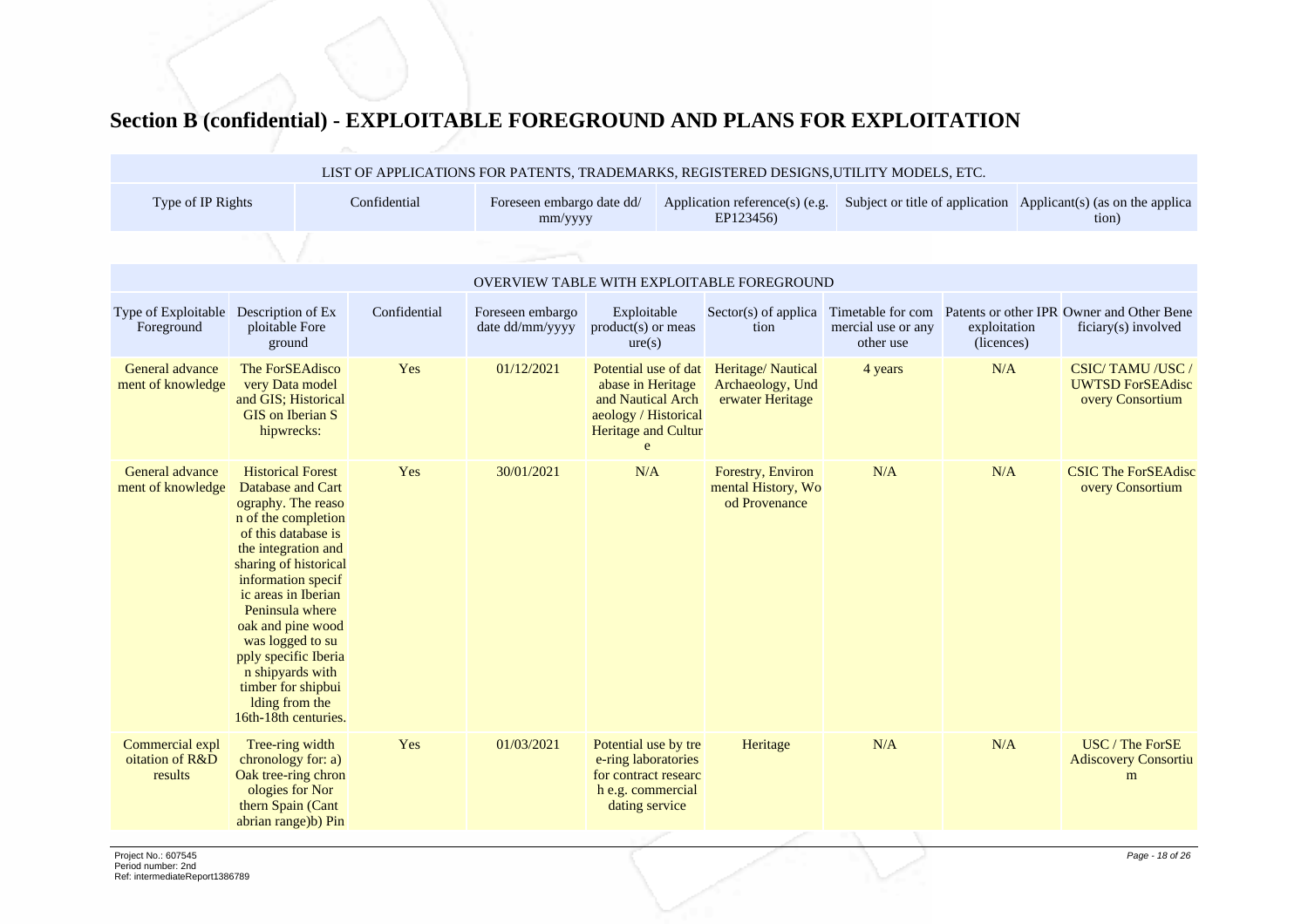|                                      | e (P. sylvestris, P.<br>nigra) tree-ring ch<br>ronologies for<br><b>Central and Sou</b><br>thern Spain c) An<br>atomical chronolo<br>gies of oak (early<br>wood vessel size)<br>for Northern Spain<br>d) Blue intensity ch<br>ronologies of pine (<br>P. sylvestris, P. ni<br>gra) for Central and<br><b>Southern Spain</b> |     |            |                                                                                                                                                              |                                             |                                |     |                                           |
|--------------------------------------|-----------------------------------------------------------------------------------------------------------------------------------------------------------------------------------------------------------------------------------------------------------------------------------------------------------------------------|-----|------------|--------------------------------------------------------------------------------------------------------------------------------------------------------------|---------------------------------------------|--------------------------------|-----|-------------------------------------------|
| General advance<br>ment of knowledge | <b>WEB</b> Mapping. Fo<br>rSEAdiscovery N<br>aval History and<br><b>Underwater Ar</b><br>chaeology Data<br>service                                                                                                                                                                                                          | Yes | 01/03/2021 | The Web mapping<br>and Data service wi<br>Il be the core part<br>of a Spatial Data In<br>fraestructure (SDI)<br>about Underwater<br>Heritage and Histo<br>ry | <b>Underwater Arch</b><br>aeology, Heritage | possible application<br>in SDI | N/A | CSIC / The ForSEAdi<br>scovery Consortium |

|                                                                                                                                                                                                                                                                              | ADDITIONAL TEMPLATE B2: OVERVIEW TABLE WITH EXPLOITABLE FOREGROUND                                                                                                                                                                                                                                                                                                                                                                                                                                                                                                                                                                                                                                                                                                                                                                                                                                                                                                                                                                                                                                                                                                                                                                                                                                                                                                                                                                                                                                                                                                    |
|------------------------------------------------------------------------------------------------------------------------------------------------------------------------------------------------------------------------------------------------------------------------------|-----------------------------------------------------------------------------------------------------------------------------------------------------------------------------------------------------------------------------------------------------------------------------------------------------------------------------------------------------------------------------------------------------------------------------------------------------------------------------------------------------------------------------------------------------------------------------------------------------------------------------------------------------------------------------------------------------------------------------------------------------------------------------------------------------------------------------------------------------------------------------------------------------------------------------------------------------------------------------------------------------------------------------------------------------------------------------------------------------------------------------------------------------------------------------------------------------------------------------------------------------------------------------------------------------------------------------------------------------------------------------------------------------------------------------------------------------------------------------------------------------------------------------------------------------------------------|
| Description of Exploitable Fore<br>ground                                                                                                                                                                                                                                    | Explain of the Exploitable Foreground                                                                                                                                                                                                                                                                                                                                                                                                                                                                                                                                                                                                                                                                                                                                                                                                                                                                                                                                                                                                                                                                                                                                                                                                                                                                                                                                                                                                                                                                                                                                 |
| The ForSEA discovery Data model<br>and GIS; Historical GIS on Iberian<br>Shipwrecks:                                                                                                                                                                                         | GIS application design concerning Iberian shipwrecks between XVI-XVIII centuries has been developed on the context of ForSEAdiscovery project. The<br>overall research goal is to investigate the wood provenance and shipbuilding and to determinate if there some pattern for the Iberian ship definition. In part<br>icular, we have focused on the study of Iberian shipwrecks to locate ancient ships of this period and collect underwater timber samples. Later, they will ana<br>lyze with several dendro-archaeological analyses and so we could determine and know the origin of timber and forests, the influence of shipbuilding, and<br>trade routes in the Age of Discovery and European expansion. In order to achieve that, a new approach was developed for mapping the historical data of<br>ships and shipwrecks database. I contain also: The Early Modern Shipwrecks Interactive Database is developed by Filipe Castro (Anthropology Departmen<br>t) and Cecilia Smith (Maps & GIS, University Libraries) of Texas A&M University, and the Galician Seas Finisterre-Shipwrecks: Galician Seas Finisterre<br>is oriented to value the underwater heritage of the Spanish northwest and, specifically, project of shipwrecks throughout history in waters of the Costa da<br>Morte between Fisterra and Porto do Son. As a result, the ForSEA discovery database and GIS integrate information about Iberian Shipwrecks and historical<br>data with geolocalization. The final Database will be accesible via the Digital Repository of the CSIC. |
| <b>Historical Forest Database and Cart</b><br>ography. The reason of the comple<br>tion of this database is the integr<br>ation and sharing of historical inf<br>ormation specific areas in Iberian<br>Peninsula where oak and pine w<br>ood was logged to supply specific I | The database is the core of a future project that relates Underwater Heritage, Environmental History and Wood Provenance. This database contains, at the<br>moment, historical information from Spanish Archives about timber supply and is concentrated in early modern Andalucia. The importance of this experi<br>mental database is that it has been the opportunity to design and create a conceptual model, a type of abstraction that uses logical concepts and hides the de<br>tails of implementation and data storage. They offer powerful concepts to the designers that provide getting the most complete specification from the real<br>world. They are able to represent the real world through entities with its attributes and relations between them. The information included: a) Scanning and<br>Digitizing Map Data: The process consists of a collection of data compiled (i.e. from historical maps) and formatted into digital format. b) Creation a Ge<br>odatabase: Geodatabases have a comprehensive information model for representing and managing geographic information. This comprehensive information                                                                                                                                                                                                                                                                                                                                                                                                                                 |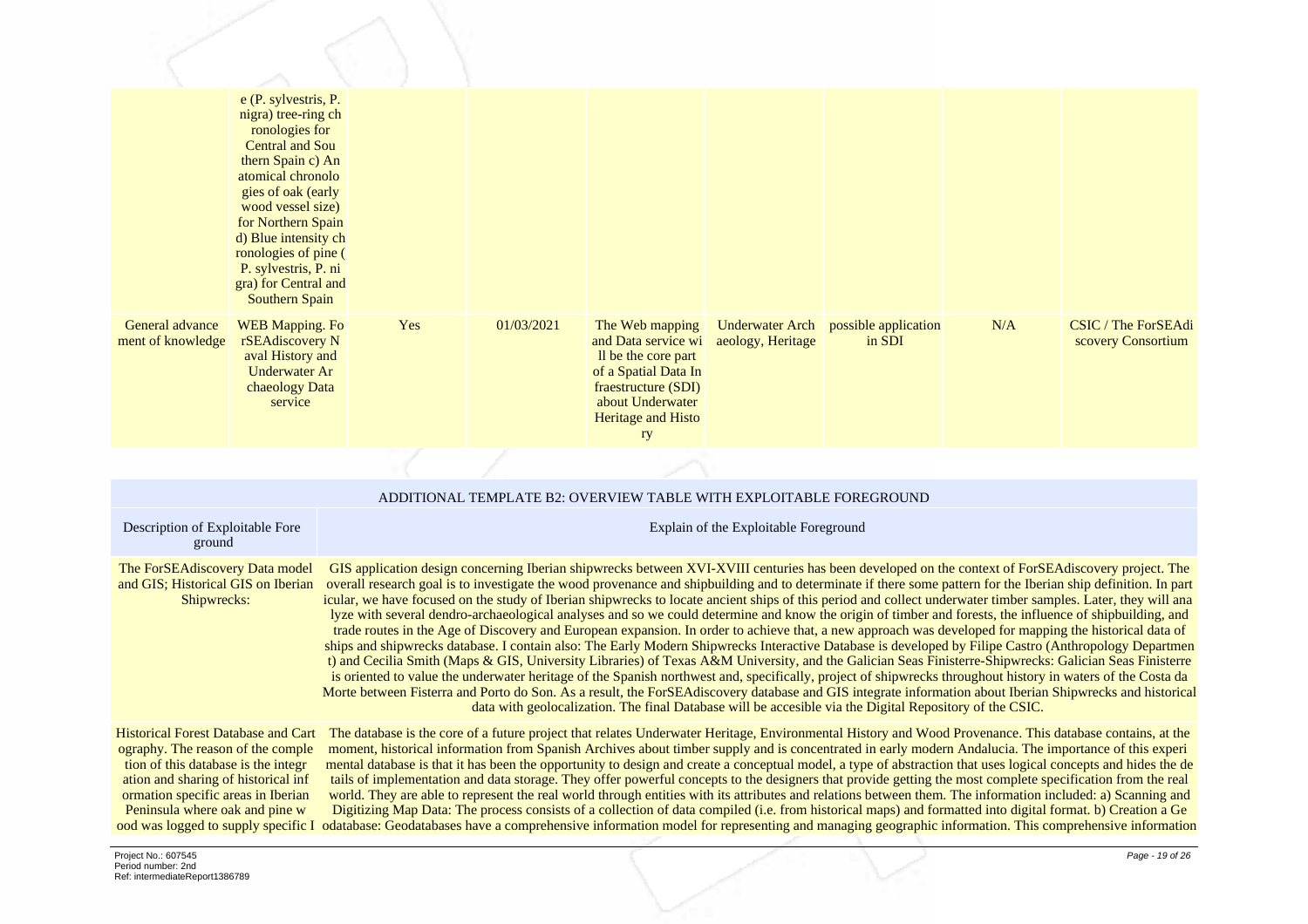| berian shipyards with timber for sh<br>ipbuilding from the 16th-18th centu<br>ries.                                                                                                                                                                                                                                                                                                                      | model is implemented as a series of tables holding feature classes, raster datasets, and attributes in a Geographic Information System. c) GIS: Implementat<br>ion of the geodatabase in a GIS. GIS application of Iberian Forests will be developed. We will create layers from the geodatabase data and use the spatial<br>data infrastructures (SDI). It will allow to exchange and sharing of spatial data between public organization and agency of spatial data community. IDE: ht<br>tp://www.idee.es/web/guest/inicioIDE magrama: http://www.magrama.gob.es/es/cartografia-y-sig/ide/Spatial Data Infrastructure (SDI) of the Ministry of A<br>griculture, Food and Environment (magrama), integrates data, metadata, services and geographic information such competence of the Ministry, according<br>to the specifications of the Open Geospatial Consortium (OGC). Aligning itself with the objectives of the European Directive (INSPIRE) and Spatial Data<br>Infrastructure of Spain (IDEE). d) CARTOGRAPHY: Thematic maps (Mapping of thematic maps using GIS application of Iberian Forests, they will di<br>splay in maps depending on the spatial pattern of a theme or series of attributes); Scale (global map, by regions,); Layers (forests) or attributes (oak, pine,<br>). This Datamodel design is applicable to another regions of Iberian Peninsula and the ForSEAdiscovery Consortium aim to develop the GIS and database<br>in future projects. This analysis will let us, in the close future, to include attribute, Spatial and Temporal Analysis. From the GIS layers we can make diffe<br>rent analysis: attribute, spatial and temporal. It involves applying algorithms or scripts to the layers in function of what we want to know about one entity or<br>geographic object. The results are shown in maps, tables or graphics. Some possible results will be Statistics data; spatial relations and temporal evolution o<br>f one or more parameters in a specific site or region. An example of analysis will be show the evolution of a phenomenon (Iberian forests) through the com<br>paratives maps along the time. The innovation consist in that is the first time that both Social and Life Sciences can give answer to Environmental problems<br>as a consequences of the historical timber supply for shipbuilding in the Iberian Empires (16th-18th centuries). This data base is under embargoes of three y<br>ear until fellow PhD completion. |
|----------------------------------------------------------------------------------------------------------------------------------------------------------------------------------------------------------------------------------------------------------------------------------------------------------------------------------------------------------------------------------------------------------|---------------------------------------------------------------------------------------------------------------------------------------------------------------------------------------------------------------------------------------------------------------------------------------------------------------------------------------------------------------------------------------------------------------------------------------------------------------------------------------------------------------------------------------------------------------------------------------------------------------------------------------------------------------------------------------------------------------------------------------------------------------------------------------------------------------------------------------------------------------------------------------------------------------------------------------------------------------------------------------------------------------------------------------------------------------------------------------------------------------------------------------------------------------------------------------------------------------------------------------------------------------------------------------------------------------------------------------------------------------------------------------------------------------------------------------------------------------------------------------------------------------------------------------------------------------------------------------------------------------------------------------------------------------------------------------------------------------------------------------------------------------------------------------------------------------------------------------------------------------------------------------------------------------------------------------------------------------------------------------------------------------------------------------------------------------------------------------------------------------------------------------------------------------------------------------------------------------------------------------------------------------------------------------------------------------------------------------------------------------------------------------------------------------------------------------------------------------------------------------------------|
| Tree-ring width chronology for: a)<br>Oak tree-ring chronologies for Nor<br>thern Spain (Cantabrian range)b)<br>Pine (P. sylvestris, P. nigra) tree-ri<br>ng chronologies for Central and<br>Southern Spain c) Anatomical c<br>hronologies of oak (earlywood<br>vessel size) for Northern Spain d)<br>Blue intensity chronologies of pine<br>(P. sylvestris, P. nigra) for Central<br>and Southern Spain | Dendrochronological data sets produced during the ForSEAdiscovery project consist of ring-with measurements of oaks and pines obtained from living tr<br>ees and historical buildings. Oak chronologies are restricted to the Cantabrian area (Northern Spain), including the regions of Euskadi, Cantabria, and Ast<br>urias. Oak trees belonged to several deciduous species (Quercus robur, Q. petraea, Q. pyrenaica, and Q. faginea), and constitute a total of 16 site/species<br>chronologies, plus 121 series from buildings, which in total go back to 1326. Pine chronologies correspond to two different species (Pinus sylvestris, P.<br>nigra) from Central and Southern Spain, reaching the 12th century, distributed in 10 site/species chronologies. In addition, series of earlywood vessel size<br>were developed for living oaks, and minimum blue intensity time series for pines are also available at six sites. These data are of broad usefulness, especia<br>lly the ring-width chronologies. Data available could be used in the private sector for dating/provenancing purposes. Future use for further research, espe<br>cially in areas of climatology and ecology, is also of great potential for both general knowledge and applied research. Methods developed by FT-IR can be<br>also subject of commercial exploitation, especially for identification of the origin and species of the wood. The protocols, however, need still to be stan<br>dardized.                                                                                                                                                                                                                                                                                                                                                                                                                                                                                                                                                                                                                                                                                                                                                                                                                                                                                                                                                                                                         |
| <b>WEB Mapping. ForSEAdiscovery</b><br>Naval History and Underwater Ar<br>chaeology Data service                                                                                                                                                                                                                                                                                                         | Archaeological and historical data on global commerce, people involved in trading activities, sailing routes, ports or shipwrecks information will be acces<br>sible in a joint approach, linked by their spatial and chronological quality. Two main courses of action have been undertaken to guarantee open access to t<br>hese public research data: • Online data visualization. A web site has been developed with standard web technology to enable interactive access to a wide,<br>not necessarily specialized audience. It displays two main datasets: historical routes and ports with trading information, and shipwrecks gathered through<br>archaeological and historical sources with information regarding archaeological campaigns and historical sources. • Standard web services. The set up of a<br>web map service arranging several layers to display the same information as the online viewer will constitute a standard interface to the project's data. ISO<br>and OGC (Open Geospatial Consortium) specifications compliance will enable interoperability, direct GIS integration for any remote desktop user and reut<br>ilization from other web-based platforms                                                                                                                                                                                                                                                                                                                                                                                                                                                                                                                                                                                                                                                                                                                                                                                                                                                                                                                                                                                                                                                                                                                                                                                                                                                                                                     |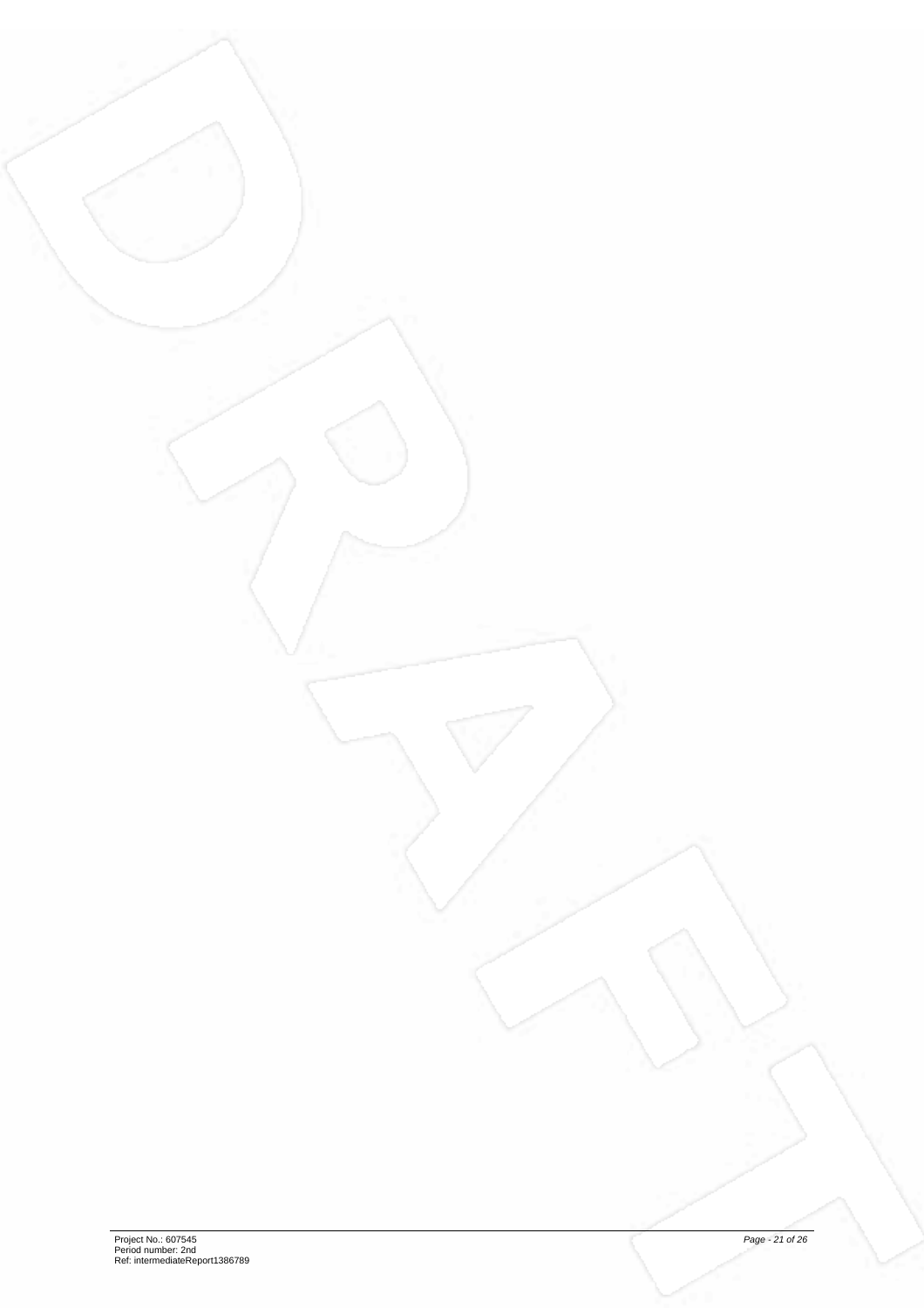## **3. SCIENTIST IN CHARGE QUESTIONNAIRE**

#### **RESEARCH TRAINING ASSESSMENT:**

| What is the size of the hosting research<br>group?                                                                                   | 3000                     |
|--------------------------------------------------------------------------------------------------------------------------------------|--------------------------|
| How many researchers have you supervised, within the past 10 years? Of which funded by:                                              |                          |
| <b>EC/Marie Curie actions</b>                                                                                                        | $\overline{2}$           |
| <b>EC Other Funding</b>                                                                                                              | $\overline{\mathcal{L}}$ |
| <b>University fellowships</b>                                                                                                        | $\overline{4}$           |
| <b>National public bodies</b>                                                                                                        | $\overline{4}$           |
| <b>Industry</b>                                                                                                                      |                          |
| <b>Other</b>                                                                                                                         |                          |
| Other, please specify:                                                                                                               |                          |
|                                                                                                                                      |                          |
| How many researchers have you supervised<br>within this project?                                                                     | 18                       |
| Corresponding to how many person months?                                                                                             | 426                      |
| Number of publications resulting directly from the research project:                                                                 |                          |
| Recruited researcher(s) and yourself                                                                                                 | 44                       |
| Recruited researcher(s) alone                                                                                                        | 18                       |
| Recruited researcher(s) with authors other<br>than yourself                                                                          |                          |
| Participation of the recruited researcher(s) at conferences (number):                                                                |                          |
| <b>Passive</b>                                                                                                                       | 38                       |
| <b>Active</b>                                                                                                                        | 19                       |
| How do you rate the overall success of the re<br>search training?                                                                    | Very good                |
| <b>General assessment:</b>                                                                                                           |                          |
| <b>RESEARCHERS ASSESSMENT:</b>                                                                                                       |                          |
| Rate the overall level of the recruited researcher(s) integration in the research team and the<br>host organisation with regards to: |                          |
| participation in meetings/seminars                                                                                                   | Very good                |
| discussions of results and project-related top<br>ics                                                                                | Very good                |
| co-operation with other team members                                                                                                 | Very good                |
| co-operation with other researchers of the<br>host institution                                                                       | Very good                |
| Project No : 607545                                                                                                                  | Page - 22 of 26          |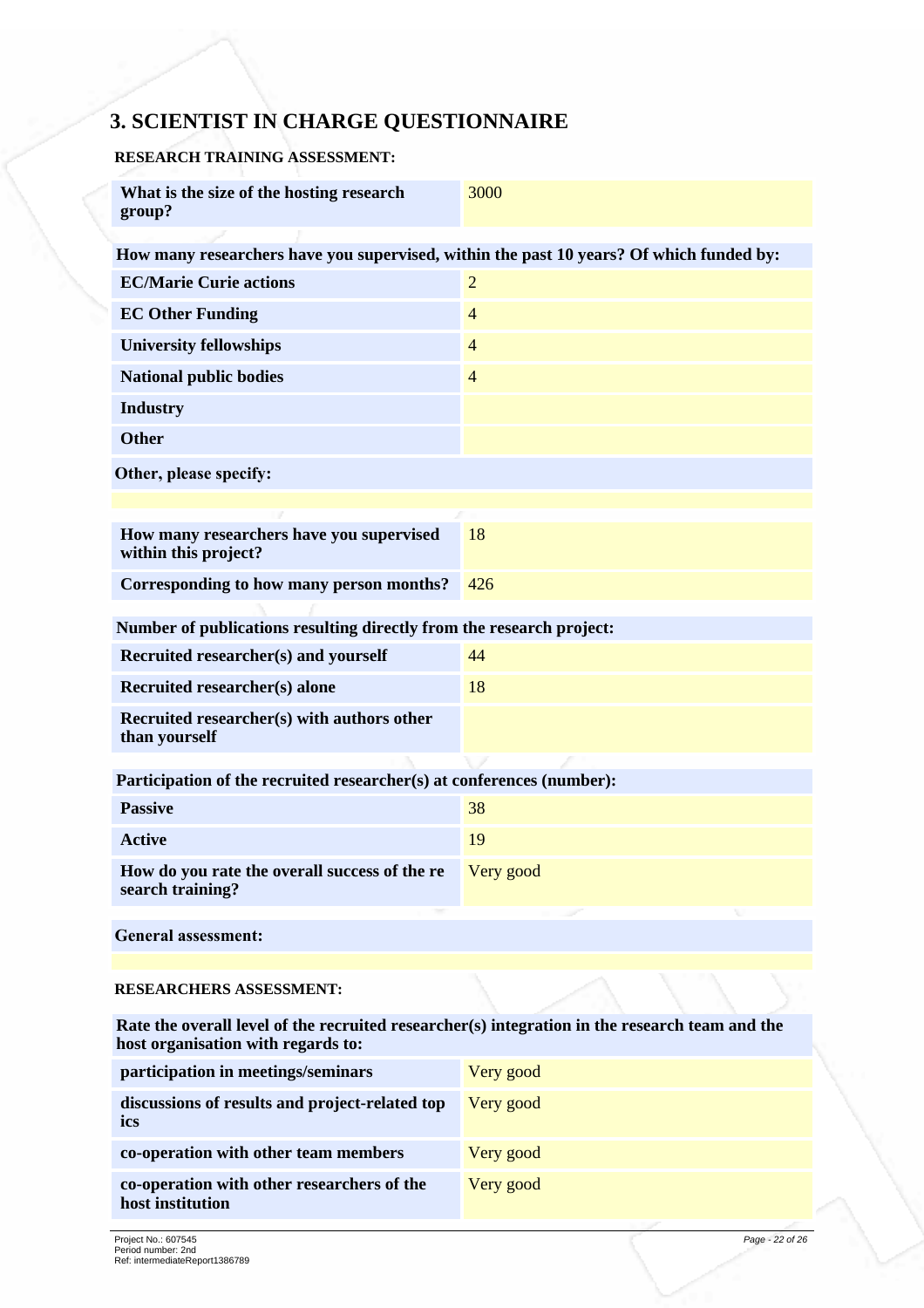| Rate the overall performance of the recruited researcher(s) with regard to:              |           |
|------------------------------------------------------------------------------------------|-----------|
| originality of fellow(s) approach towards re<br>search (initiative/independent thinking) | Very good |
| capacity to develop new skills and to benefit<br>from training                           | Very good |
| productivity (research results/publica<br>tions/international conference attendance)     | Very good |
| communication skills                                                                     | Very good |
| group leader skills (collaboration with other<br>groups/project management)              | Very good |
| training and/or teaching skills                                                          | Very good |
| <b>Comment:</b>                                                                          |           |

**RESEARCH TRAINING OUTCOMES:**

| <b>Universities</b><br>12<br><b>Research Centres</b><br>6<br><b>Industry/private companies</b><br>9<br>$\overline{2}$<br><b>Others</b> | Has this project provided additional links with Yes<br>other research groups or institutions? |  |  |
|----------------------------------------------------------------------------------------------------------------------------------------|-----------------------------------------------------------------------------------------------|--|--|
|                                                                                                                                        | If yes, indicate the number of contacts in each case                                          |  |  |
|                                                                                                                                        |                                                                                               |  |  |
|                                                                                                                                        |                                                                                               |  |  |
|                                                                                                                                        |                                                                                               |  |  |
|                                                                                                                                        |                                                                                               |  |  |

#### If Other, please specify:

The ForSEAdiscovery consortium and team have developed research collaboration and activities with Universities, Internacional Association (as DEGUWA, IKUWA, etc.) and with commercial sec tor

DEGUWA is the German Association of Nautical Archaeology

IKUWA Is the International Associacion of Underwater Archaeology

ForSEAdiscovery is promoting and fostering new scientific collaborations. The research is set in a complex scenario that goes beyond the capacity and expertise of any single institute or laboratory, therefore the establishment of multidisciplinary, multi-site approaches through a network is a neces sity. Some of the partners have already collaborated or have on-going collaboration projects (see ta ble) which are supported either by national or EU funding. ForSEAdiscovery starts thus from a previ ous level of collaborative research. Consolidating this multidisciplinary, international research net work will increase the chances of further national and international funding, thus creating possibilit ies for follow-up research as well as training opportunities for young researchers.

We intend to extend our collaboration to future calls within Framework Programmes, expecting to achieve a ForSEAdiscovery network of laboratories, institutes and companies with different perspect ives and common goals to train future researchers. In this way, we anticipate a long-term effect of ForSEAdiscovery to attract funding.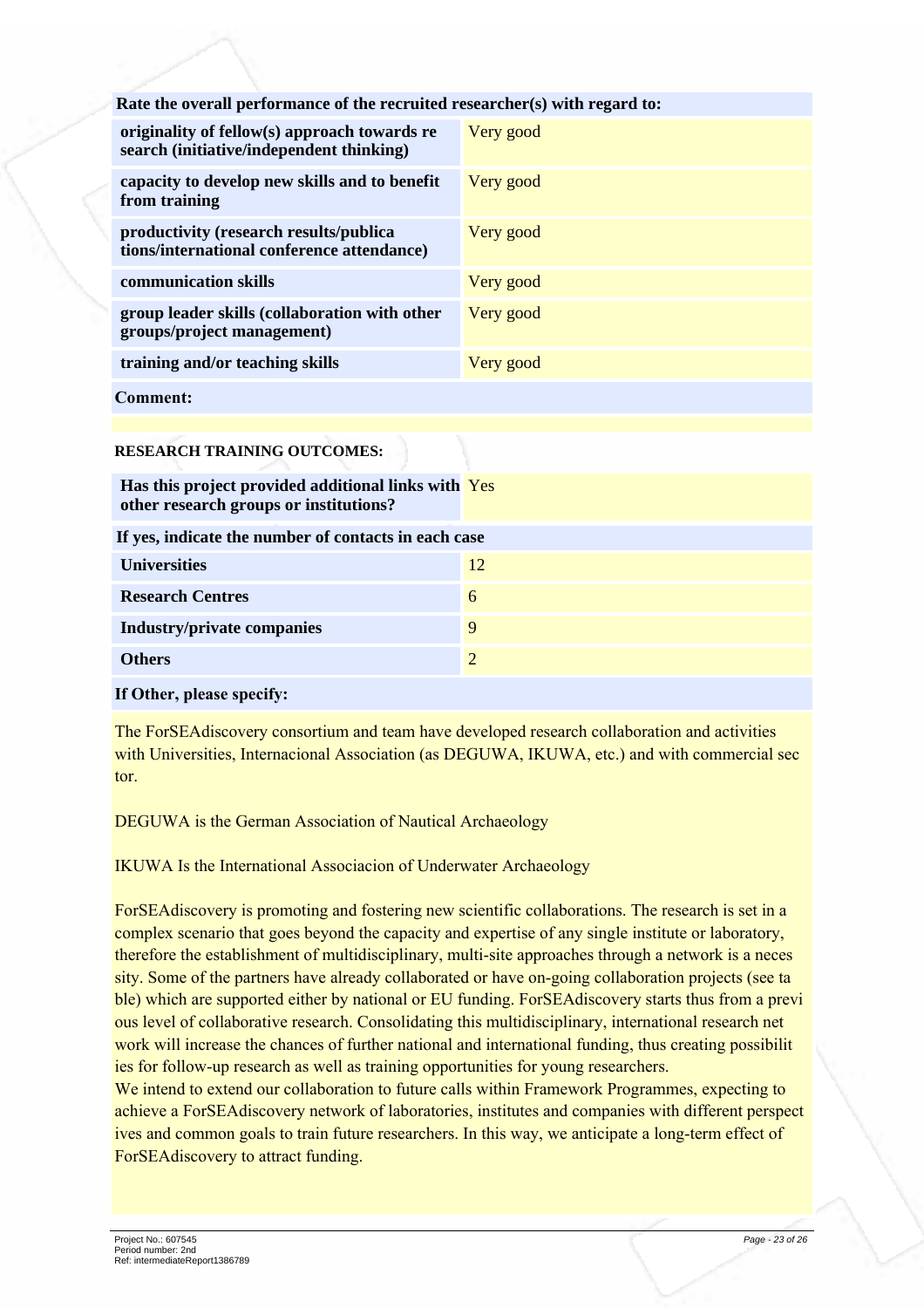| Rate the importance of the following outcomes of the research training:            |           |
|------------------------------------------------------------------------------------|-----------|
| results of the research                                                            | Very good |
| number of publications                                                             | Very good |
| development of research                                                            | Very good |
| establishment of international collaborations                                      | Very good |
| transfer of knowledge/technology                                                   | Very good |
| training of students/researchers                                                   | Very good |
| further academic qualifications (PhD, habilita Very good<br>tion etc.) for fellows |           |
|                                                                                    |           |

#### Comments: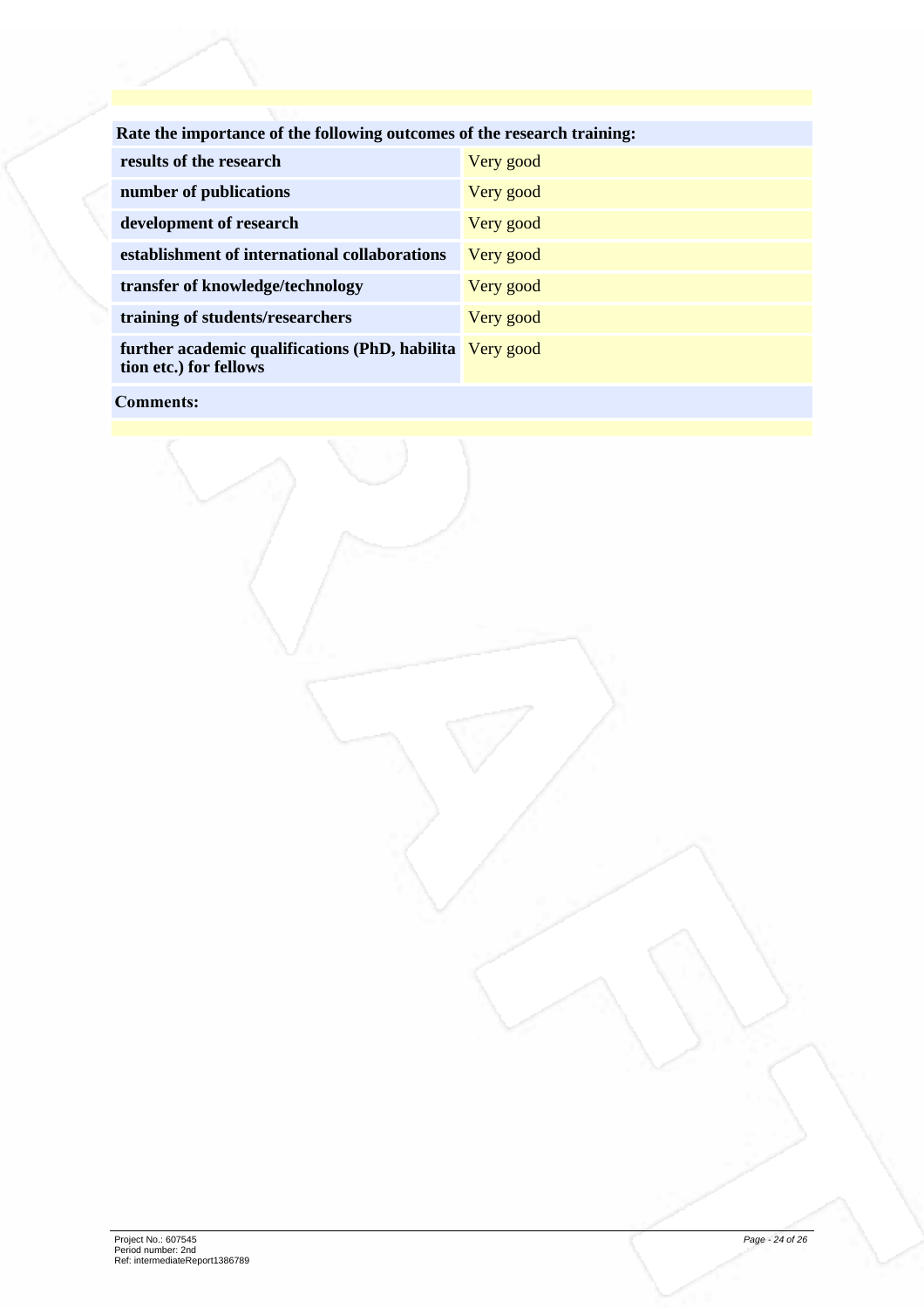#### **YOUR OPINION ABOUT THE MARIE CURIE ACTIONS:**

#### Comments:

My opinion as coordinator in that the EU rules are very strict. Moreover they have to be matched with evenly strict and very divers rules at the various EU partner institutes. The main interest of all of us, EU program managers and partners in EU projects, should be to get the maximum out of a project as for education, science and cooperation (science  $\&$  stakeholders outside science). To guarantee that this is happening we need the best candidates in the right position.

A suggestion to improve the recruitment process would be to get more flexibility with respect to the rules. Rules have to be obeyed in general but efficiency (scientific and societal output/relevant) should be the ruling factor.

**Did you have previous knowledge of the Marie** Yes **Curie actions?**

If yes, what sort of image do you think that the Marie Curie actions have among the scientific community in your research area?

Very good